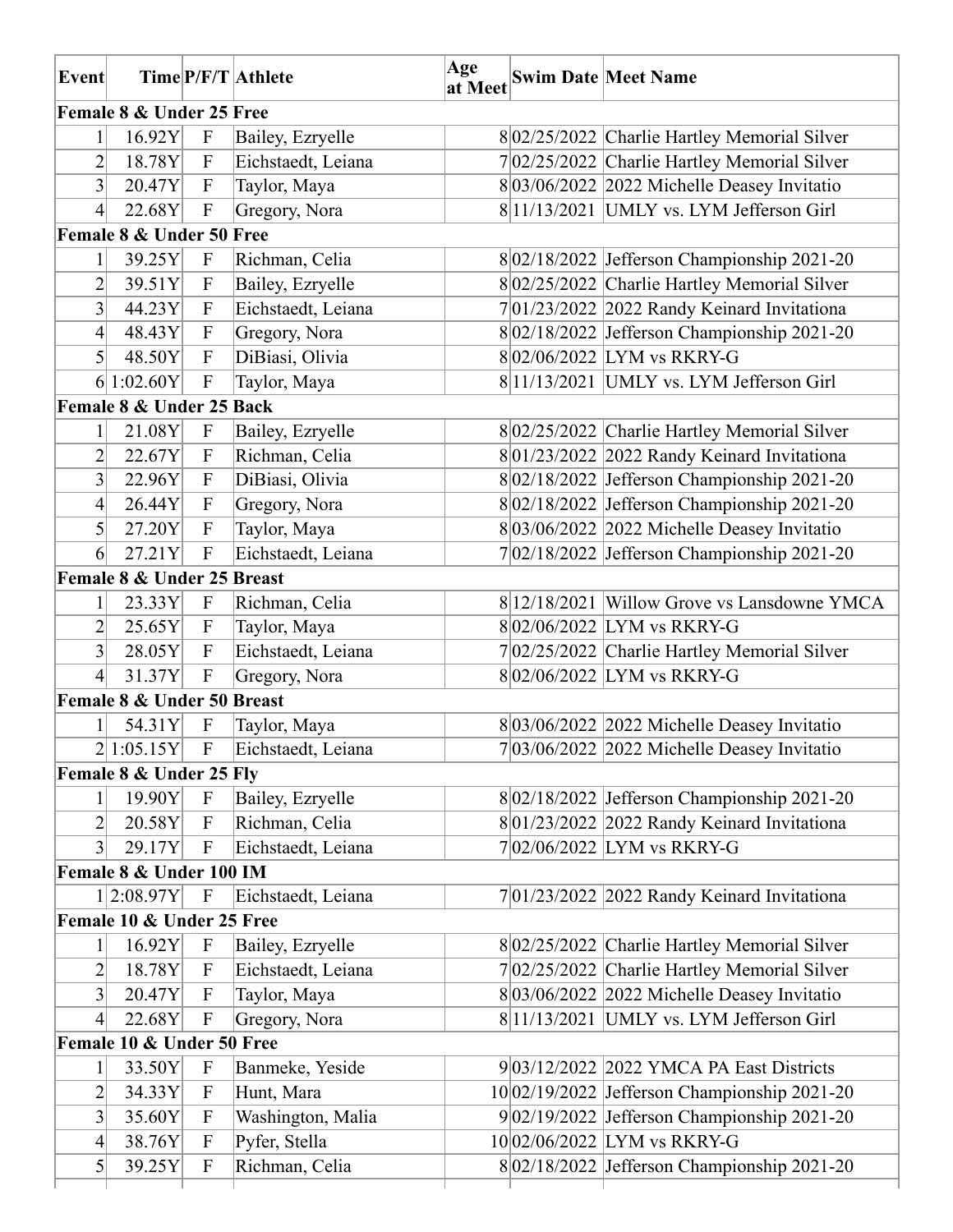| 6                | 39.51Y                     | $\mathbf F$                  | Bailey, Ezryelle                   | 8 02/25/2022 Charlie Hartley Memorial Silver                           |
|------------------|----------------------------|------------------------------|------------------------------------|------------------------------------------------------------------------|
| 7                | 39.97Y                     | $\mathbf F$                  | Pyfer, Danielle                    | 10 11/20/2021 LYM vs. BCY                                              |
| 8                | 40.23YL                    | $\mathbf{F}$                 | Heckman, Molly                     | 10 02/19/2022 Jefferson Championship 2021-20                           |
| $\vert 9 \vert$  | 40.37Y                     | $\mathbf{F}$                 | Fiorentino Wong, Olivia            | 10 11/20/2021 LYM vs. BCY                                              |
| 10 <sup>l</sup>  | 41.14Y                     | $\mathbf{F}$                 | Deal, Kayla                        | 10 02/06/2022 LYM vs RKRY-G                                            |
| 11               | 41.17Y                     | $\mathbf{F}$                 | Tewari, Zoya                       | $10 03/06/2022 2022$ Michelle Deasey Invitatio                         |
| 12               | 41.60Y                     | $\overline{F}$               | Bradley, Grace                     | $10 11/13/2021$ UMLY vs. LYM Jefferson Girl                            |
| 13               | 42.49Y                     | $\boldsymbol{\mathrm{F}}$    | Brown, Lauryn                      | 10 02/19/2022 Jefferson Championship 2021-20                           |
| 14               | 44.23Y                     | $\overline{F}$               | Eichstaedt, Leiana                 | 701/23/2022 2022 Randy Keinard Invitationa                             |
| 15               | 47.66Y                     | $\overline{F}$               | Minick, Oceane                     | 10 10/24/2021 2021 Boyertown Boo                                       |
| 16               | 48.43Y                     | $\boldsymbol{\mathrm{F}}$    | Gregory, Nora                      | 8 02/18/2022 Jefferson Championship 2021-20                            |
| 17               | 48.50Y                     | $\overline{F}$               | DiBiasi, Olivia                    | $8 02/06/2022 $ LYM vs RKRY-G                                          |
|                  | 18 1:02.60Y                | $\overline{F}$               | Taylor, Maya                       | $8 11/13/2021$ UMLY vs. LYM Jefferson Girl                             |
|                  | 19 1:05.48Y                | $\overline{F}$               | Crutchfield, Zoe                   | 9 12/18/2021 Willow Grove vs Lansdowne YMCA                            |
|                  | 20 1:19.05Y                | $\boldsymbol{\mathrm{F}}$    | Copeland, Lucy                     | $9 11/13/2021$ UMLY vs. LYM Jefferson Girl                             |
|                  | Female 10 & Under 100 Free |                              |                                    |                                                                        |
|                  | 1 1:13.29Y                 | $\mathbf F$                  | Hunt, Mara                         | 1002/06/2022 LYM vs RKRY-G                                             |
|                  | 2 1:23.07Y                 | $\mathbf{F}$                 | Banmeke, Yeside                    | $9 12/19/2021$ Winter Classic                                          |
|                  | 3 1:28.64Y                 | $\boldsymbol{\mathrm{F}}$    | Heckman, Molly                     | $10 01/23/2022 2022$ Randy Keinard Invitationa                         |
|                  | 4 1:30.10Y                 | F                            | Washington, Malia                  | $9 11/20/2021$ LYM vs. BCY                                             |
|                  | 5 1:35.68Y                 | $\overline{F}$               | Pyfer, Stella                      | 10 02/19/2022 Jefferson Championship 2021-20                           |
|                  | 6 1:37.98Y                 | $\mathbf{F}$                 | Brown, Lauryn                      | $10 03/06/2022 2022$ Michelle Deasey Invitatio                         |
|                  | 7 1:41.69Y                 | $\mathbf{F}$                 | Bradley, Grace                     | 10 12/18/2021 Willow Grove vs Lansdowne YMCA                           |
|                  | 8 1:42.79Y                 | $\overline{F}$               | Fiorentino Wong, Olivia            | 10 11/13/2021 UMLY vs. LYM Jefferson Girl                              |
|                  | Female 10 & Under 200 Free |                              |                                    |                                                                        |
|                  | 1 2:42.07Y                 | $\mathbf{F}$                 | Hunt, Mara                         | 10 02/26/2022 Charlie Hartley Memorial Silver                          |
|                  | Female 10 & Under 25 Back  |                              |                                    |                                                                        |
| $\mathbf{1}$     | 21.08Y                     | $\mathbf{F}$                 | Bailey, Ezryelle                   | 802/25/2022 Charlie Hartley Memorial Silver                            |
| $\overline{2}$   | 22.67Y                     | $\mathbf{F}$                 | Richman, Celia                     | 8 01/23/2022 2022 Randy Keinard Invitationa                            |
| 3                | 22.96Y                     | $\mathbf F$                  | DiBiasi, Olivia                    | 8 02/18/2022 Jefferson Championship 2021-20                            |
| $\left 4\right $ | 26.44Y                     | $\mathbf F$                  | Gregory, Nora                      | 8 02/18/2022 Jefferson Championship 2021-20                            |
| $\mathfrak{S}$   | 27.20Y                     | $\mathbf{F}$                 | Taylor, Maya                       | $8 03/06/2022 2022$ Michelle Deasey Invitatio                          |
| 6                | 27.21Y                     | $\boldsymbol{\mathrm{F}}$    | Eichstaedt, Leiana                 | $7 02/18/2022$ Jefferson Championship 2021-20                          |
|                  | Female 10 & Under 50 Back  |                              |                                    |                                                                        |
|                  | 37.83Y                     | $\mathbf F$                  | Hunt, Mara                         | 10 03/12/2022   2022 YMCA PA East Districts                            |
| $\overline{2}$   | 39.10Y                     | $\overline{F}$               | Washington, Malia                  | $9 02/06/2022 $ LYM vs RKRY-G                                          |
| 3                | 42.89Y                     | $\mathbf{F}$                 | Heckman, Molly                     | 10 11/13/2021 UMLY vs. LYM Jefferson Girl                              |
| 4                | 44.66Y                     | $\boldsymbol{\mathrm{F}}$    | Pyfer, Stella                      | 10 02/19/2022 Jefferson Championship 2021-20                           |
| $\vert 5 \vert$  | 46.77Y                     | $\mathbf{F}$                 | Banmeke, Yeside                    | $9 12/19/2021$ Winter Classic                                          |
| 6                | 49.45Y                     | $\mathbf{F}$                 | Pyfer, Danielle                    | 10 02/19/2022 Jefferson Championship 2021-20                           |
| 7                | 49.54YL                    | $\overline{F}$               | Minick, Oceane                     | 10 02/06/2022 LYM vs RKRY-G                                            |
|                  | 50.92Y                     | $\mathbf{F}$                 | Tewari, Zoya                       | 10 02/06/2022 LYM vs RKRY-G                                            |
|                  |                            | F                            | Fiorentino Wong, Olivia            | 10 02/26/2022 Charlie Hartley Memorial Silver                          |
| 8                |                            |                              |                                    |                                                                        |
| 9                | 51.87Y                     |                              |                                    |                                                                        |
| 10 <sup>l</sup>  | 52.26Y                     | $\boldsymbol{\mathrm{F}}$    | Brown, Lauryn                      | $10 03/06/2022 2022$ Michelle Deasey Invitatio                         |
| 11               | 52.39Y<br>12 1:12.09Y      | $\mathbf{F}$<br>$\mathbf{F}$ | Bradley, Grace<br>Crutchfield, Zoe | 10 11/13/2021 UMLY vs. LYM Jefferson Girl<br>902/06/2022 LYM vs RKRY-G |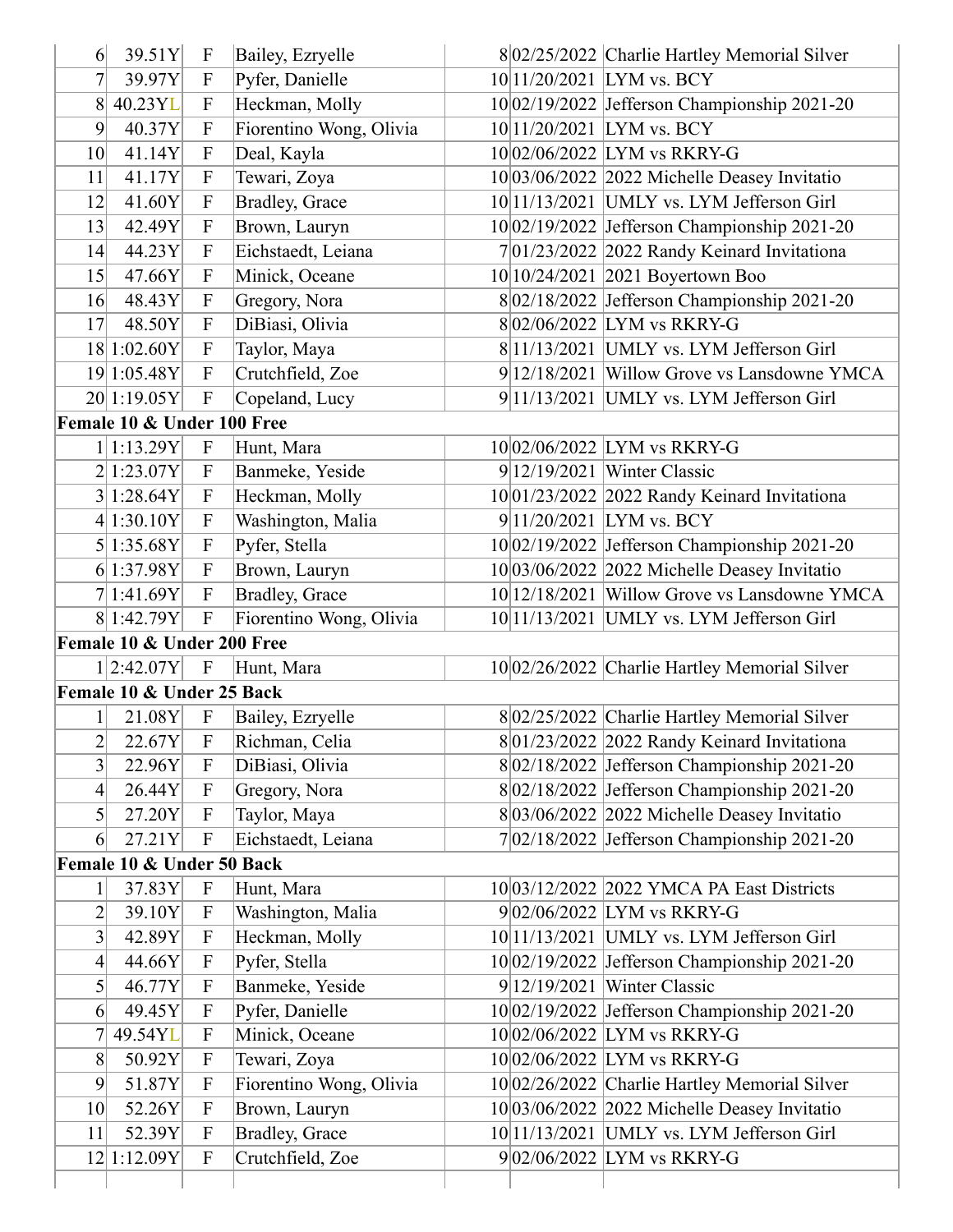|                  |                             |                           | $ 13 1:26.03Y$ F Copeland, Lucy | $9 12/18/2021$ Willow Grove vs Lansdowne YMCA   |
|------------------|-----------------------------|---------------------------|---------------------------------|-------------------------------------------------|
|                  | Female 10 & Under 100 Back  |                           |                                 |                                                 |
|                  | 1 1:20.96Y                  | $\mathbf{F}$              | Hunt, Mara                      | 10 03/13/2022 2022 YMCA PA East Districts       |
|                  | Female 10 & Under 25 Breast |                           |                                 |                                                 |
|                  | 23.33Y                      | $\mathbf F$               | Richman, Celia                  | $8 12/18/2021 $ Willow Grove vs Lansdowne YMCA  |
| $\overline{2}$   | 25.65Y                      | $\mathbf F$               | Taylor, Maya                    | 802/06/2022 LYM vs RKRY-G                       |
| $\overline{3}$   | 28.05Y                      | $\mathbf{F}$              | Eichstaedt, Leiana              | 702/25/2022 Charlie Hartley Memorial Silver     |
| $\vert 4 \vert$  | 31.37Y                      | $\mathbf F$               | Gregory, Nora                   | $8 02/06/2022 $ LYM vs RKRY-G                   |
|                  | Female 10 & Under 50 Breast |                           |                                 |                                                 |
| $\mathbf{1}$     | 47.58Y                      | $\mathbf{F}$              | Banmeke, Yeside                 | $9 02/19/2022$ Jefferson Championship 2021-20   |
| $\overline{2}$   | 53.25Y                      | $\mathbf{F}$              | Deal, Kayla                     | 10 02/19/2022 Jefferson Championship 2021-20    |
| $\overline{3}$   | 54.31Y                      | $\mathbf{F}$              | Taylor, Maya                    | 8 03/06/2022 2022 Michelle Deasey Invitatio     |
|                  | 4 1:00.23Y                  | F                         | Pyfer, Danielle                 | 1002/19/2022 Jefferson Championship 2021-20     |
|                  | 5 1:02.37Y                  | $\overline{F}$            | Bradley, Grace                  | 1002/06/2022 LYM vs RKRY-G                      |
|                  | 6 1:05.15Y                  | $\mathbf{F}$              | Eichstaedt, Leiana              | $7 03/06/2022 2022$ Michelle Deasey Invitatio   |
|                  | 7 1:09.43Y                  | $\overline{F}$            | Fiorentino Wong, Olivia         | $10 11/13/2021$ UMLY vs. LYM Jefferson Girl     |
|                  | 8 1:12.94Y                  | $\mathbf{F}$              | Tewari, Zoya                    | 10 11/20/2021 LYM vs. BCY                       |
|                  | Female 10 & Under 25 Fly    |                           |                                 |                                                 |
| $\mathbf{1}$     | 19.90Y                      | $\mathbf{F}$              | Bailey, Ezryelle                | 8 02/18/2022 Jefferson Championship 2021-20     |
| 2                | 20.58Y                      | $\mathbf F$               | Richman, Celia                  | $8 01/23/2022 2022$ Randy Keinard Invitationa   |
| 3                | 29.17Y                      | $\mathbf{F}$              | Eichstaedt, Leiana              | $7 02/06/2022 $ LYM vs RKRY-G                   |
|                  | Female 10 & Under 50 Fly    |                           |                                 |                                                 |
|                  | 37.32Y                      | $\mathbf F$               | Hunt, Mara                      | 10 03/12/2022 2022 YMCA PA East Districts       |
| $\overline{2}$   | 45.66Y                      | $\mathbf{F}$              | Heckman, Molly                  | 10 11/20/2021 LYM vs. BCY                       |
| 3                | 46.61Y                      | $\mathbf{F}$              | Banmeke, Yeside                 | 9 02/19/2022 Jefferson Championship 2021-20     |
| $\left 4\right $ | 47.41Y                      | $\boldsymbol{\mathrm{F}}$ | Washington, Malia               | 9 02/19/2022 Jefferson Championship 2021-20     |
| $\vert 5 \vert$  | 49.65Y                      | $\mathbf{F}$              | Fiorentino Wong, Olivia         | 1002/06/2022 LYM vs RKRY-G                      |
| 6                | 54.65Y                      | $\mathbf F$               | Tewari, Zoya                    | 10 02/19/2022 Jefferson Championship 2021-20    |
|                  | Female 10 & Under 100 Fly   |                           |                                 |                                                 |
|                  | 1 1:26.89Y                  | $\mathbf{F}$              | Hunt, Mara                      | 10 03/13/2022 2022 YMCA PA East Districts       |
|                  | Female 10 & Under 100 IM    |                           |                                 |                                                 |
|                  | 1 1:22.92Y                  | $\mathbf{F}$              | Hunt, Mara                      | 10 03/13/2022 2022 YMCA PA East Districts       |
|                  | 2 1:34.07Y                  | $\mathbf{F}$              | Banmeke, Yeside                 | $9 03/06/2022 2022$ Michelle Deasey Invitatio   |
|                  | 3 1:39.93Y                  | $\mathbf{F}$              | Heckman, Molly                  | 1002/06/2022 LYM vs RKRY-G                      |
|                  | 4 1:44.48Y                  | $\overline{F}$            | Deal, Kayla                     | $10 02/19/2022$ Jefferson Championship 2021-20  |
|                  | 5 2:00.00Y                  | $\mathbf{F}$              | Bradley, Grace                  | 10 02/06/2022 LYM vs RKRY-G                     |
|                  | 6 2:08.97Y                  | $\boldsymbol{\mathrm{F}}$ | Eichstaedt, Leiana              | $7 01/23/2022 2022$ Randy Keinard Invitationa   |
|                  | <b>Female 11-12 50 Free</b> |                           |                                 |                                                 |
|                  | 30.44Y                      | $\boldsymbol{\mathrm{F}}$ | Brown, Ashley                   | $11 02/19/2022$ Jefferson Championship 2021-20  |
| $\overline{2}$   | 30.90Y                      | $\boldsymbol{\mathrm{F}}$ | Banmeke, Ayomide                | $11 02/19/2022$ Jefferson Championship 2021-20  |
| 3                | 30.93Y                      | $\mathbf{F}$              | Richman, Lily                   | 11 02/06/2022 LYM vs RKRY-G                     |
| $\left 4\right $ | 31.50Y                      | $\mathbf{F}$              | Teti, Hailey                    | 12 12/18/2021 Willow Grove vs Lansdowne YMCA    |
| $\vert 5 \vert$  | 32.96Y                      | $\boldsymbol{\mathrm{F}}$ | Murphy, Ella                    | $11 02/19/2022$ Jefferson Championship 2021-20  |
| 6                | 33.07Y                      | $\mathbf{F}$              | Youngblood, Skylar              | 11 12/18/2021 Willow Grove vs Lansdowne YMCA    |
| 7                | 33.18Y                      | $\boldsymbol{\mathrm{F}}$ | Smith, Kate                     | 12 02/26/2022 Charlie Hartley Memorial Silver   |
| 8                | 34.31Y                      | $\boldsymbol{\mathrm{F}}$ | Nagar, Lillian                  | $12 02/19/2022 $ Jefferson Championship 2021-20 |
|                  |                             |                           |                                 |                                                 |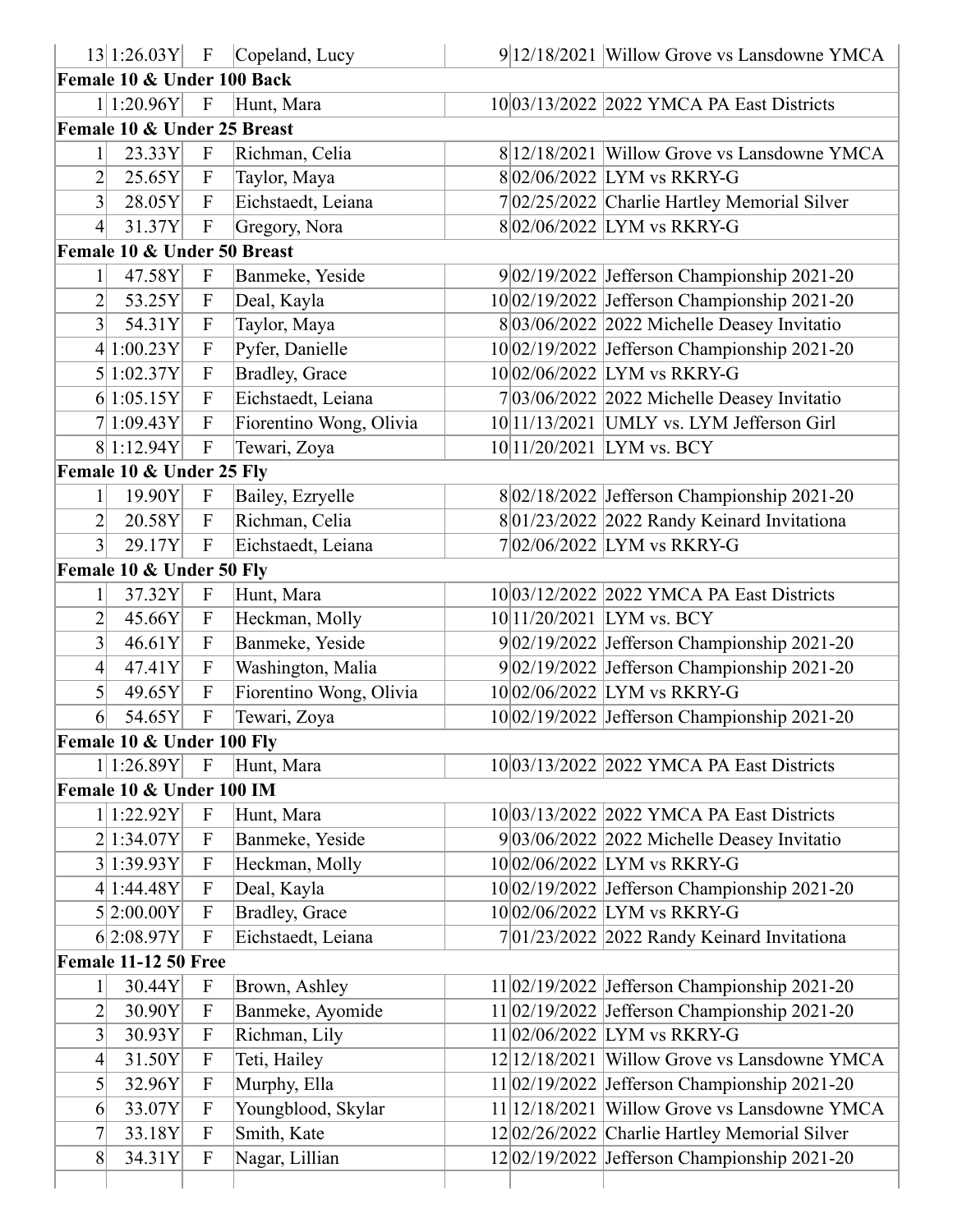| 9               | 34.52Y                       | $\mathbf{F}$              | Hilliard, Leona    |  | 12 12/19/2021   Winter Classic                  |
|-----------------|------------------------------|---------------------------|--------------------|--|-------------------------------------------------|
| 10              | 34.65Y                       | $\boldsymbol{\mathrm{F}}$ | Conley, Grace      |  | 12 12/18/2021 Willow Grove vs Lansdowne YMCA    |
| 11              | 36.29Y                       | $\boldsymbol{\mathrm{F}}$ | Smith, Casey       |  | 11 11/20/2021 LYM vs. BCY                       |
| 12              | 40.44Y                       | $\mathbf F$               | DeHaven, Claire    |  | 11 02/06/2022 LYM vs RKRY-G                     |
|                 | <b>Female 11-12 100 Free</b> |                           |                    |  |                                                 |
|                 | 1 1:06.94Y                   | $\boldsymbol{\mathrm{F}}$ | Richman, Lily      |  | 11 02/26/2022 Charlie Hartley Memorial Silver   |
|                 | 2 1:09.75Y                   | $\boldsymbol{\mathrm{F}}$ | Brown, Ashley      |  | 11 02/26/2022 Charlie Hartley Memorial Silver   |
|                 | 3 1:13.41Y                   | $\boldsymbol{\mathrm{F}}$ | Murphy, Ella       |  | $11 12/18/2021$ Willow Grove vs Lansdowne YMCA  |
|                 | 4 1:15.59Y                   | $\boldsymbol{\mathrm{F}}$ | Smith, Kate        |  | 12 02/26/2022 Charlie Hartley Memorial Silver   |
|                 | 5 1:16.31Y                   | $\boldsymbol{\mathrm{F}}$ | Nagar, Lillian     |  | 1202/19/2022 Jefferson Championship 2021-20     |
|                 | 6 1:18.00Y                   | $\boldsymbol{\mathrm{F}}$ | Conley, Grace      |  | 12 12/19/2021   Winter Classic                  |
|                 | 7 1:20.31Y                   | $\boldsymbol{\mathrm{F}}$ | Banmeke, Ayomide   |  | 11 12/19/2021   Winter Classic                  |
|                 | 8 1:23.83Y                   | $\boldsymbol{\mathrm{F}}$ | Hilliard, Leona    |  | 12 02/06/2022 LYM vs RKRY-G                     |
|                 | 9 1:24.74Y                   | $\mathbf{F}$              | Youngblood, Skylar |  | 11 02/26/2022 Charlie Hartley Memorial Silver   |
|                 | 10 1:25.11Y                  | $\mathbf F$               | Smith, Casey       |  | $11 12/18/2021$ Willow Grove vs Lansdowne YMCA  |
|                 | <b>Female 11-12 200 Free</b> |                           |                    |  |                                                 |
|                 | 1 2:27.12Y                   | $\boldsymbol{\mathrm{F}}$ | Nagar, Lillian     |  | 12 02/06/2022 LYM vs RKRY-G                     |
|                 | 2 2:32.94Y                   | $\boldsymbol{\mathrm{F}}$ | Brown, Ashley      |  | 11 02/26/2022 Charlie Hartley Memorial Silver   |
|                 | 3 2:38.10Y                   | $\boldsymbol{\mathrm{F}}$ | Richman, Lily      |  | 11 12/18/2021 Willow Grove vs Lansdowne YMCA    |
|                 | 4 2:45.02Y                   | $\boldsymbol{\mathrm{F}}$ | Murphy, Ella       |  | 11 10/23/2021   2021 Boyertown Boo              |
|                 | 5 2:46.33Y                   | $\mathbf F$               | Smith, Kate        |  | 12 02/26/2022 Charlie Hartley Memorial Silver   |
|                 | 6 2:59.86Y                   | $\mathbf{F}$              | Conley, Grace      |  | 12 11/20/2021 LYM vs. BCY                       |
|                 | 7 3:04.95Y                   | $\boldsymbol{\mathrm{F}}$ | Youngblood, Skylar |  | 11 12/18/2021 Willow Grove vs Lansdowne YMCA    |
|                 | <b>Female 11-12 500 Free</b> |                           |                    |  |                                                 |
|                 | 1 7:44.42Y                   | $\boldsymbol{\mathrm{F}}$ | Smith, Kate        |  | 12 12/19/2021   Winter Classic                  |
|                 | Female 11-12 50 Back         |                           |                    |  |                                                 |
| $\mathbf{1}$    | 35.09Y                       | $\mathbf{P}$              | Brown, Ashley      |  | 11 03/11/2022   2022 YMCA PA East Districts     |
| $\overline{2}$  | 35.37Y                       | ${\bf P}$                 | Richman, Lily      |  | 11 03/11/2022 2022 YMCA PA East Districts       |
| $3\vert$        | 38.31YL                      | $\boldsymbol{\mathrm{F}}$ | Murphy, Ella       |  | 11 12/18/2021 Willow Grove vs Lansdowne YMCA    |
| 4               | 39.05Y                       | F                         | Smith, Kate        |  | 12 12/19/2021   Winter Classic                  |
| $\vert 5 \vert$ | 40.28Y                       | $\mathbf F$               | Banmeke, Ayomide   |  | $11 02/26/2022$ Charlie Hartley Memorial Silver |
| 6               | 43.36YL                      | $\mathbf F$               | Conley, Grace      |  | 12 11/13/2021   UMLY vs. LYM Jefferson Girl     |
| 7               | 45.21Y                       | $\boldsymbol{\mathrm{F}}$ | Youngblood, Skylar |  | 11 02/06/2022 LYM vs RKRY-G                     |
| 8               | 48.16Y                       | $\mathbf F$               | Smith, Casey       |  | $11 11/20/2021$ LYM vs. BCY                     |
| 9               | 51.75Y                       | $\mathbf F$               | Nagar, Lillian     |  | $12 11/13/2021$ UMLY vs. LYM Jefferson Girl     |
| 10 <sup>l</sup> | 52.91Y                       | $\mathbf{F}$              | DeHaven, Claire    |  | 11 02/06/2022 LYM vs RKRY-G                     |
|                 | <b>Female 11-12 100 Back</b> |                           |                    |  |                                                 |
|                 | 1 1:22.49Y                   | $\mathbf F$               | Murphy, Ella       |  | $11 12/19/2021$ Winter Classic                  |
|                 | 2 1:25.04Y                   | $\mathbf{F}$              | Richman, Lily      |  | $11 10/23/2021 2021$ Boyertown Boo              |
|                 | Female 11-12 50 Breast       |                           |                    |  |                                                 |
| 1               | 38.16Y                       | $\mathbf{F}$              | Hilliard, Leona    |  | 12 03/12/2022   2022 YMCA PA East Districts     |
| $\overline{2}$  | 40.94Y                       | $\mathbf{F}$              | Teti, Hailey       |  | $12 11/13/2021$ UMLY vs. LYM Jefferson Girl     |
| $\overline{3}$  | 41.50Y                       | $\mathbf F$               | Banmeke, Ayomide   |  | 11 02/26/2022 Charlie Hartley Memorial Silver   |
| 4               | 50.92Y                       | $\mathbf F$               | Youngblood, Skylar |  | 11 02/19/2022 Jefferson Championship 2021-20    |
|                 | Female 11-12 100 Breast      |                           |                    |  |                                                 |
|                 | 1 1:27.16Y                   | $\mathbf F$               | Hilliard, Leona    |  | 12 12/19/2021   Winter Classic                  |
|                 |                              |                           |                    |  |                                                 |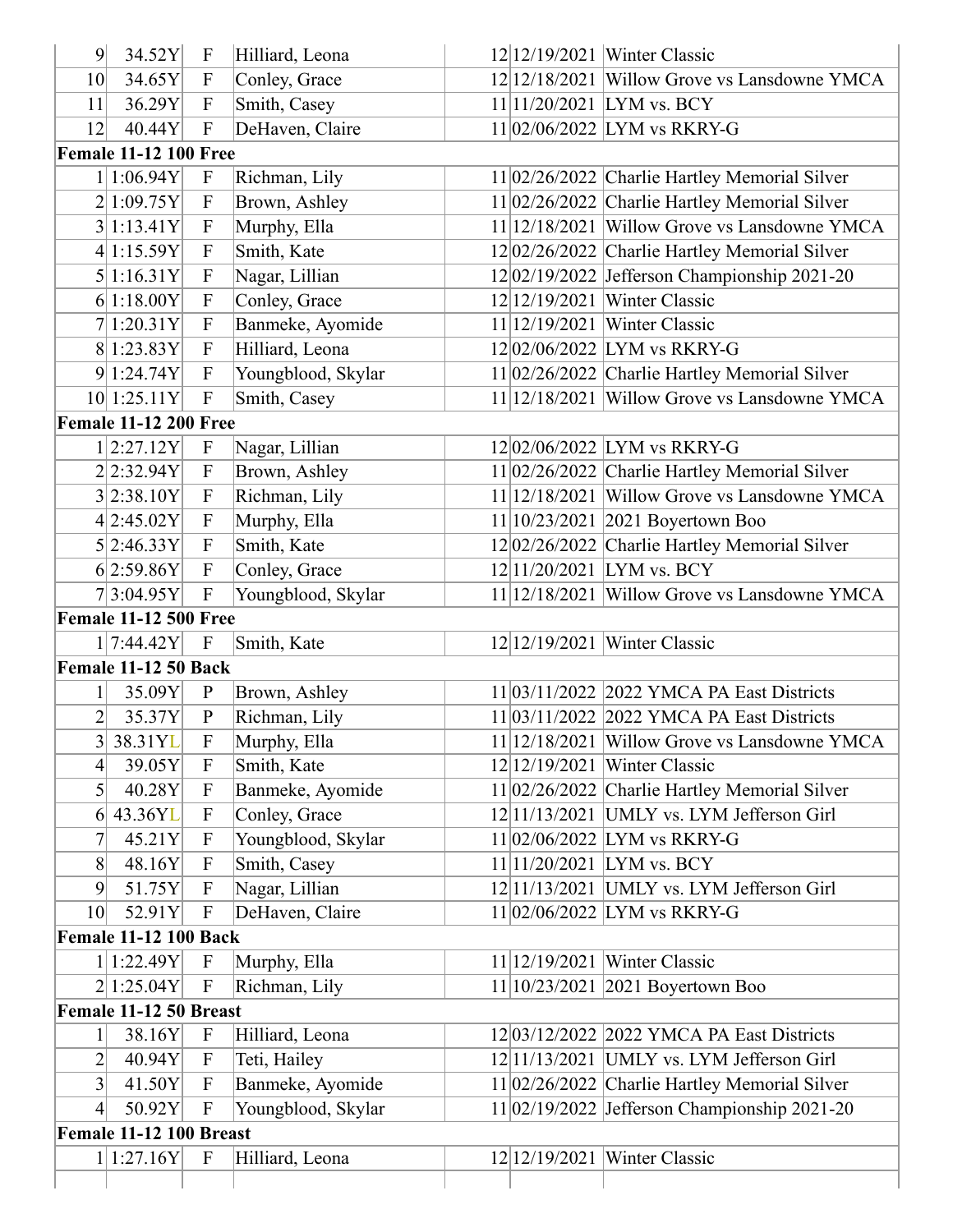|                | 2 1:44.41Y                   | $\mathbf F$               | Murphy, Ella         |               | $11 10/23/2021 2021$ Boyertown Boo               |
|----------------|------------------------------|---------------------------|----------------------|---------------|--------------------------------------------------|
|                | 3 1:53.54Y                   | $\mathbf{F}$              | Youngblood, Skylar   |               | 11 12/19/2021   Winter Classic                   |
|                | <b>Female 11-12 50 Fly</b>   |                           |                      |               |                                                  |
|                | 34.15Y                       | $\mathbf F$               | Richman, Lily        |               | $11 02/19/2022$ Jefferson Championship 2021-20   |
| $\overline{2}$ | 34.73Y                       | ${\bf F}$                 | Brown, Ashley        |               | $11 02/19/2022$ Jefferson Championship 2021-20   |
| 3              | 35.28Y                       | $\mathbf F$               | Teti, Hailey         |               | 12 11/20/2021 LYM vs. BCY                        |
| 4              | 39.88Y                       | $\mathbf F$               | Murphy, Ella         |               | $11 12/19/2021$ Winter Classic                   |
| 5              | 43.26Y                       | $\mathbf F$               | Nagar, Lillian       |               | 12 02/06/2022 LYM vs RKRY-G                      |
| 6              | 46.01Y                       | $\mathbf F$               | Conley, Grace        |               | 11 10/24/2021   2021 Boyertown Boo               |
| $\overline{7}$ | 46.45Y                       | $\mathbf F$               | Youngblood, Skylar   |               | $11 02/06/2022$ LYM vs RKRY-G                    |
|                | <b>Female 11-12 100 Fly</b>  |                           |                      |               |                                                  |
|                | 1 1:27.56Y                   | $\boldsymbol{\mathrm{F}}$ | Richman, Lily        |               | 11 10/23/2021   2021 Boyertown Boo               |
|                | <b>Female 11-12 100 IM</b>   |                           |                      |               |                                                  |
|                | 1 1:20.71Y                   | $\mathbf{F}$              | Brown, Ashley        | 11 12/19/2021 | Winter Classic                                   |
|                | 2 1:27.01Y                   | ${\bf F}$                 | Murphy, Ella         | 11 12/19/2021 | <b>Winter Classic</b>                            |
|                | 3 1:28.84Y                   | $\mathbf{F}$              | Banmeke, Ayomide     | 11 12/19/2021 | Winter Classic                                   |
|                | <b>Female 11-12 200 IM</b>   |                           |                      |               |                                                  |
|                | 1 2:50.70Y                   | $\mathbf F$               | Richman, Lily        |               | $11 02/06/2022$ LYM vs RKRY-G                    |
|                | 2 2:59.74Y                   | $\mathbf F$               | Teti, Hailey         |               | 12 11/20/2021 LYM vs. BCY                        |
|                | 3 3:06.43Y                   | $\boldsymbol{\mathrm{F}}$ | Murphy, Ella         |               | $11 02/19/2022$ Jefferson Championship 2021-20   |
|                | 4 3:10.21Y                   | $\mathbf F$               | Hilliard, Leona      |               | $12 11/13/2021$ UMLY vs. LYM Jefferson Girl      |
|                | 5 3:41.90Y                   | $\mathbf{F}$              | Youngblood, Skylar   |               | 11 11/20/2021 LYM vs. BCY                        |
|                | <b>Female 13-14 50 Free</b>  |                           |                      |               |                                                  |
| $\mathbf{1}$   | 26.03Y                       | $\mathbf{P}$              | Kelly, Erin          |               | 14 03/11/2022 2022 YMCA PA East Districts        |
| $\overline{2}$ | 27.54Y                       | $\mathbf F$               | Murphy, Chloe        |               | 13 12/19/2021   Winter Classic                   |
| 3              | 28.17Y                       | $\mathbf F$               | Fischbach, Emily     |               | 14 02/27/2022 Charlie Hartley Memorial Silver    |
| 4              | 28.30Y                       | $\mathbf F$               | Youngblood, Kailey   |               | $14 01/06/2022$ Verified High School Meets -2021 |
|                | 5 28.74YL                    | $\boldsymbol{\mathrm{F}}$ | Burden, Tara         |               | 13 02/27/2022 Charlie Hartley Memorial Silver    |
| 6              | 29.69Y                       | $\mathbf{F}$              | Weedon-Miller, Anika |               | 13 02/27/2022 Charlie Hartley Memorial Silver    |
| 7              | 30.32Y                       | $\mathbf F$               | Seng, Rachehny       |               | 14 02/27/2022 Charlie Hartley Memorial Silver    |
| 8              | 36.28Y                       | $\boldsymbol{\mathrm{F}}$ | Campion, Sabrina     |               | 14 02/06/2022 LYM vs RKRY-G                      |
|                | <b>Female 13-14 100 Free</b> |                           |                      |               |                                                  |
|                | 59.26Y                       | $\mathbf F$               | Kelly, Erin          |               | 14 02/19/2022 Jefferson Championship 2021-20     |
|                | 2 1:00.50Y                   | $\mathbf F$               | Murphy, Chloe        |               | 13 02/06/2022 LYM vs RKRY-G                      |
|                | 3 1:02.87Y                   | $\mathbf F$               | Burden, Tara         |               | 13 12/19/2021   Winter Classic                   |
|                | 4 1:03.33Y                   | $\mathbf F$               | Youngblood, Kailey   |               | 14 12/18/2021 Willow Grove vs Lansdowne YMCA     |
|                | 5 1:06.88Y                   | $\mathbf{F}$              | Weedon-Miller, Anika |               | 13 02/27/2022 Charlie Hartley Memorial Silver    |
|                | 6 1:07.15Y                   | $\mathbf F$               | Seng, Rachehny       |               | 14 02/27/2022 Charlie Hartley Memorial Silver    |
|                | 7 1:25.03Y                   | $\boldsymbol{\mathrm{F}}$ | Campion, Sabrina     |               | 14 11/20 / 2021 LYM vs. BCY                      |
|                | <b>Female 13-14 200 Free</b> |                           |                      |               |                                                  |
|                | 1 2:11.72Y                   | $\boldsymbol{\mathrm{F}}$ | Murphy, Chloe        |               | 13 02/19/2022 Jefferson Championship 2021-20     |
|                | 2 2:17.61Y                   | $\boldsymbol{\mathrm{F}}$ | Fischbach, Emily     |               | 14 02/27/2022 Charlie Hartley Memorial Silver    |
|                | 3 2:23.13Y                   | $\mathbf F$               | Youngblood, Kailey   |               | 14 02/06/2022 LYM vs RKRY-G                      |
|                | 4 2:24.08Y                   | $\mathbf F$               | Burden, Tara         |               | 13 11/20/2021 LYM vs. BCY                        |
|                | 5 2:32.77Y                   | $\mathbf{F}$              | Weedon-Miller, Anika |               | 13 12/18/2021 Willow Grove vs Lansdowne YMCA     |
|                |                              |                           |                      |               |                                                  |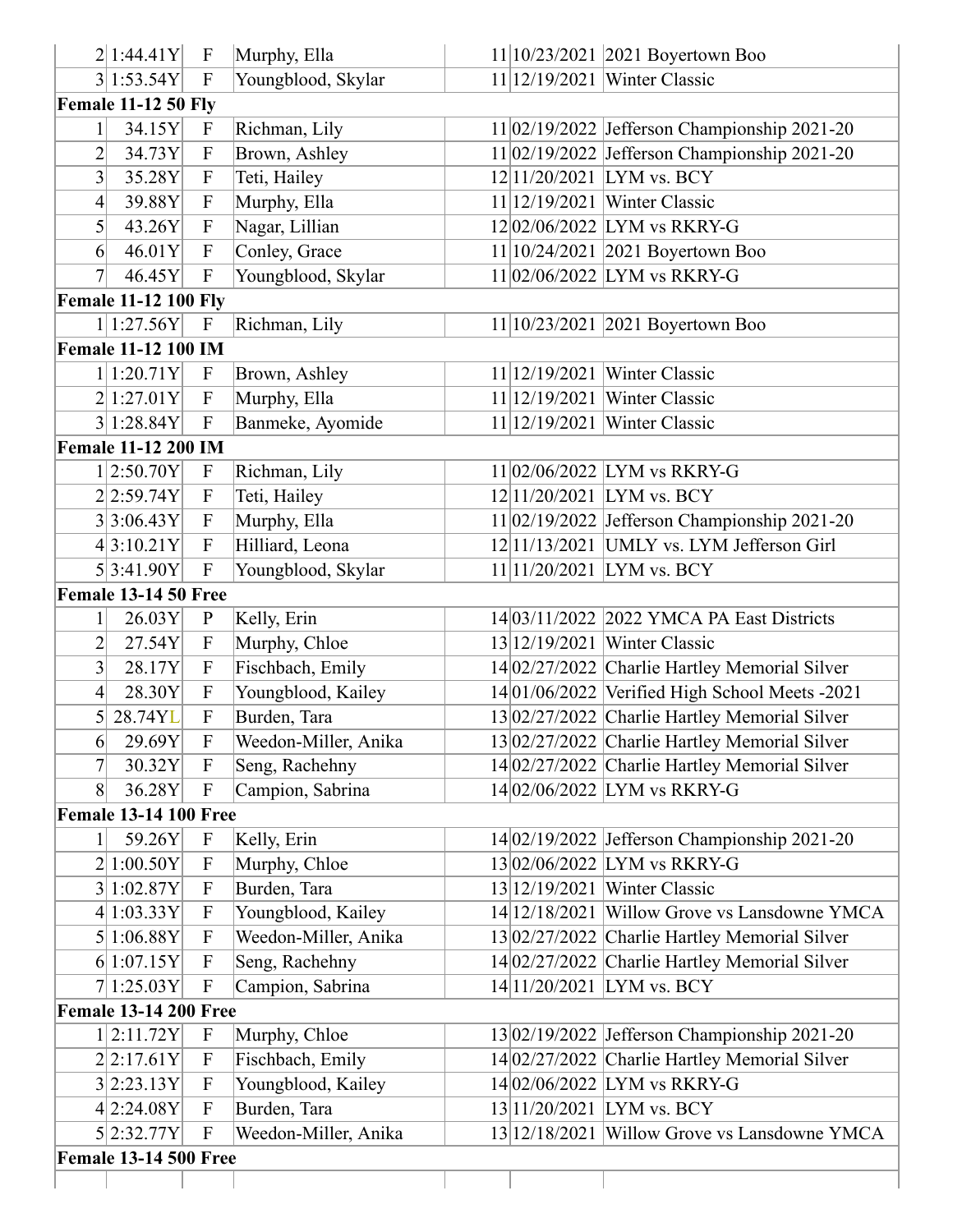|                | 1 6:00.93Y                   | $\mathbf F$               | Murphy, Chloe             |               | 13 02/27/2022 Charlie Hartley Memorial Silver |
|----------------|------------------------------|---------------------------|---------------------------|---------------|-----------------------------------------------|
|                | 2 6:16.82Y                   | $\boldsymbol{\mathrm{F}}$ | Kelly, Erin               |               | 14 02/06/2022 LYM vs RKRY-G                   |
|                | <b>Female 13-14 50 Back</b>  |                           |                           |               |                                               |
|                | 1 33.52YL                    | $\boldsymbol{\mathrm{F}}$ | Murphy, Chloe             |               | 13 02/19/2022 Jefferson Championship 2021-20  |
|                | $2$ 35.05YL                  | $\mathbf{F}$              | Weedon-Miller, Anika      |               | 13 11/20/2021 LYM vs. BCY                     |
|                | <b>Female 13-14 100 Back</b> |                           |                           |               |                                               |
|                | 1 1:10.09Y                   | $\mathbf{F}$              | Murphy, Chloe             |               | 13 02/06/2022 LYM vs RKRY-G                   |
|                | 2 1:16.84Y                   | $\boldsymbol{\mathrm{F}}$ | Weedon-Miller, Anika      |               | 13 02/19/2022 Jefferson Championship 2021-20  |
|                | 3 1:37.86Y                   | $\boldsymbol{\mathrm{F}}$ | Campion, Sabrina          |               | 14 02/06/2022 LYM vs RKRY-G                   |
|                | <b>Female 13-14 200 Back</b> |                           |                           |               |                                               |
|                | 1 2:30.70Y                   | $\mathbf{F}$              | Murphy, Chloe             |               | 13 10/23/2021   2021 Boyertown Boo            |
|                | Female 13-14 100 Breast      |                           |                           |               |                                               |
|                | 1 1:20.05Y                   | $\boldsymbol{\mathrm{F}}$ | Seng, Rachehny            |               | 14 02/27/2022 Charlie Hartley Memorial Silver |
|                | 2 1:27.08Y                   | $\boldsymbol{\mathrm{F}}$ | Fischbach, Emily          |               | 14 12/18/2021 Willow Grove vs Lansdowne YMCA  |
|                | Female 13-14 200 Breast      |                           |                           |               |                                               |
|                | 1 3:09.41Y                   | $\boldsymbol{\mathrm{F}}$ | Fischbach, Emily          |               | 14 02/27/2022 Charlie Hartley Memorial Silver |
|                | <b>Female 13-14 100 Fly</b>  |                           |                           |               |                                               |
|                | 1 1:10.87Y                   | $\boldsymbol{\mathrm{F}}$ | Burden, Tara              | 13 12/19/2021 | Winter Classic                                |
|                | 2 1:18.04Y                   | $\boldsymbol{\mathrm{F}}$ | Fischbach, Emily          |               | 14 12/18/2021 Willow Grove vs Lansdowne YMCA  |
|                | 3 1:19.05Y                   | $\mathbf{F}$              | Youngblood, Kailey        |               | 14 11/13/2021 UMLY vs. LYM Jefferson Girl     |
|                | 4 1:26.57Y                   | ${\bf F}$                 | Seng, Rachehny            |               | 14 11/20/2021 LYM vs. BCY                     |
|                | 5 1:39.69Y                   | $\mathbf{F}$              | Campion, Sabrina          |               | 14 02/06/2022 LYM vs RKRY-G                   |
|                | <b>Female 13-14 200 IM</b>   |                           |                           |               |                                               |
|                | 1 2:41.18Y                   | $\boldsymbol{\mathrm{F}}$ | Murphy, Chloe             |               | 13 02/06/2022 LYM vs RKRY-G                   |
|                | 2 2:41.49Y                   | $\boldsymbol{\mathrm{F}}$ | Fischbach, Emily          |               | 14 11/20 / 2021 LYM vs. BCY                   |
|                | 3 2:44.25Y                   | $\boldsymbol{\mathrm{F}}$ | Youngblood, Kailey        |               | 14 11/20/2021 LYM vs. BCY                     |
|                | 4 2:50.67Y                   | $\boldsymbol{\mathrm{F}}$ | Seng, Rachehny            |               | 14 11/13/2021 UMLY vs. LYM Jefferson Girl     |
|                | 5 2:55.66Y                   | $\overline{F}$            | Weedon-Miller, Anika      |               | 13 02/19/2022 Jefferson Championship 2021-20  |
|                | 6 2:55.89Y                   | $\boldsymbol{\mathrm{F}}$ | Burden, Tara              |               | 13 10/24/2021 2021 Boyertown Boo              |
|                | Female 15 & Over 50 Free     |                           |                           |               |                                               |
| $1\vert$       | 27.11YL                      | ${\bf F}$                 | Olmstead, Elise           |               | 15 02/27/2022 Charlie Hartley Memorial Silver |
| $\overline{2}$ | 27.35Y                       | $\boldsymbol{\mathrm{F}}$ | Dang, Jasmine             |               | 16 12/19/2021   Winter Classic                |
| $\overline{3}$ | 27.71Y                       | $\boldsymbol{\mathrm{F}}$ | Coffman, Riley            |               | 15 02/27/2022 Charlie Hartley Memorial Silver |
| $\overline{4}$ | 28.03Y                       | $\mathbf F$               | Fiorentino Wong, Gabriela |               | 15 02/27/2022 Charlie Hartley Memorial Silver |
| $\mathfrak{h}$ | 29.56Y                       | $\boldsymbol{\mathrm{F}}$ | Johnson, Annie            |               | 15 02/06/2022 LYM vs RKRY-G                   |
| 6              | 31.57Y                       | $\boldsymbol{\mathrm{F}}$ | Shelton, Margaret         |               | 15 11/20/2021 LYM vs. BCY                     |
| $\tau$         | 41.38Y                       | $\boldsymbol{\mathrm{F}}$ | Hilliard, Fiona           |               | 18 02/19/2022 Jefferson Championship 2021-20  |
|                | Female 15 & Over 100 Free    |                           |                           |               |                                               |
|                | 1 1:00.35Y                   | $\boldsymbol{\mathrm{F}}$ | Olmstead, Elise           |               | 15 02/27/2022 Charlie Hartley Memorial Silver |
|                | 2 1:00.43Y                   | $\mathbf F$               | Coffman, Riley            |               | 15 02/27/2022 Charlie Hartley Memorial Silver |
|                | 3 1:02.13Y                   | $\, {\bf P}$              | Dang, Jasmine             |               | 16 01/16/2022 York YMCA Swimfest              |
|                | 4 1:02.91Y                   | $\boldsymbol{\mathrm{F}}$ | Johnson, Annie            |               | 15 02/27/2022 Charlie Hartley Memorial Silver |
|                | 5 1:03.88Y                   | $\boldsymbol{\mathrm{F}}$ | Fiorentino Wong, Gabriela |               | 15 02/27/2022 Charlie Hartley Memorial Silver |
|                | 6 1:06.09Y                   | $\boldsymbol{\mathrm{F}}$ | Schwab, Alexandra         |               | 15 11/13/2021 UMLY vs. LYM Jefferson Girl     |
|                | 7 1:06.92Y                   | $\boldsymbol{\mathrm{F}}$ | Shelton, Margaret         |               | 15 11/20/2021  LYM vs. BCY                    |
|                | 8 1:37.65Y                   | $\boldsymbol{\mathrm{F}}$ | Hilliard, Fiona           |               | 18 02/06/2022 LYM vs RKRY-G                   |
|                |                              |                           |                           |               |                                               |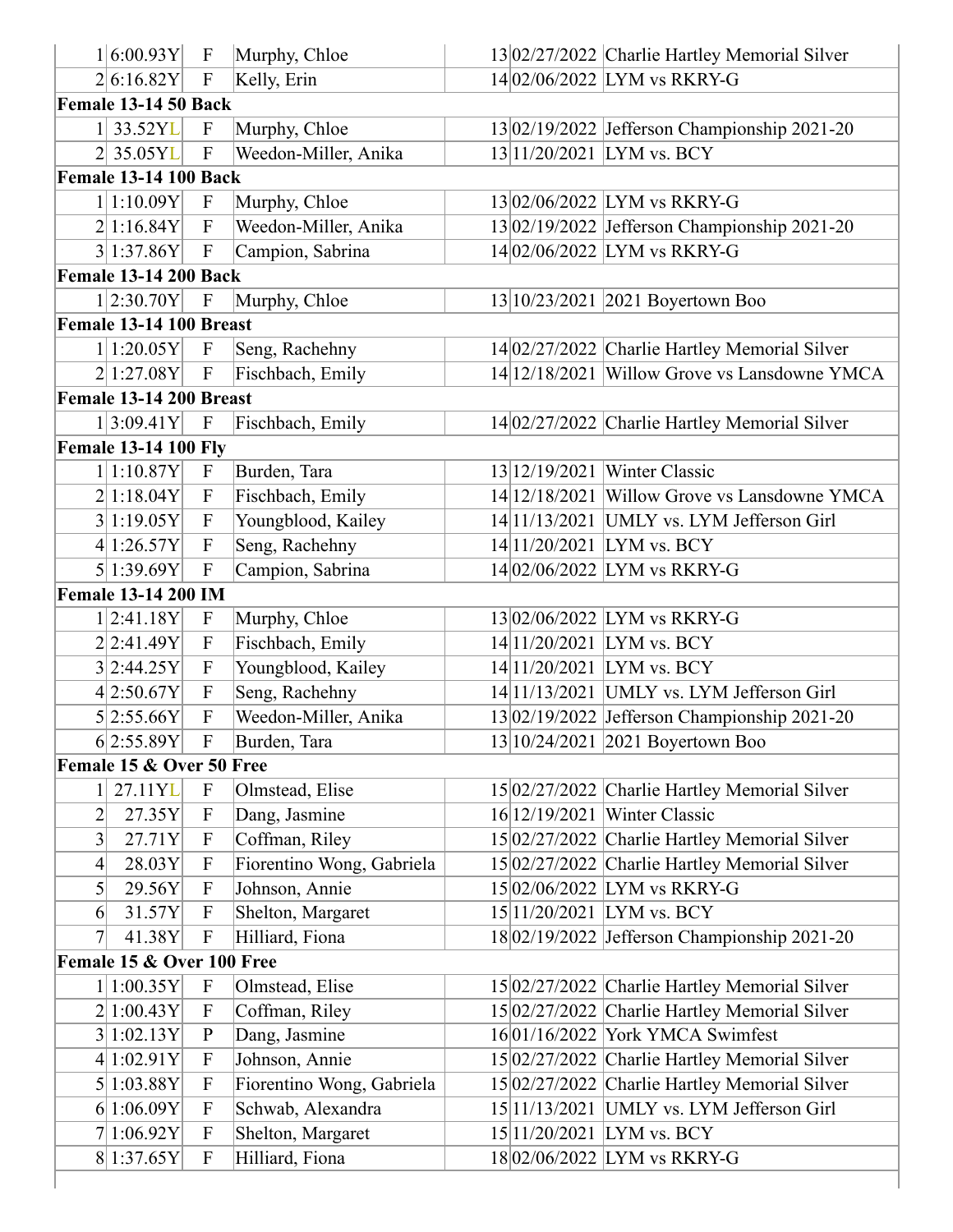## **Female 15 & Over 200 Free**

| 1 2:15.34Y                                                                             | $\mathbf F$                                   | Coffman, Riley                      | 15 02/27/2022 Charlie Hartley Memorial Silver                             |
|----------------------------------------------------------------------------------------|-----------------------------------------------|-------------------------------------|---------------------------------------------------------------------------|
| 2 2:15.42Y                                                                             | $\mathbf{F}$                                  | Johnson, Annie                      | 15 02/27/2022 Charlie Hartley Memorial Silver                             |
| 3 2:16.28Y                                                                             | $\mathbf{F}$                                  | Olmstead, Elise                     | 15 02/19/2022 Jefferson Championship 2021-20                              |
| 4 2:22.80Y                                                                             | $\mathbf{F}$                                  | Shelton, Margaret                   | 15 11/13/2021 UMLY vs. LYM Jefferson Girl                                 |
| 5 2:37.51Y                                                                             | $\boldsymbol{\mathrm{F}}$                     | Fiorentino Wong, Gabriela           | 15 11/20/2021 LYM vs. BCY                                                 |
| Female 15 & Over 500 Free                                                              |                                               |                                     |                                                                           |
| 1 6:10.86Y                                                                             | $\mathbf F$                                   | Johnson, Annie                      | 15 02/27/2022 Charlie Hartley Memorial Silver                             |
| 2 6:19.24Y                                                                             | $\mathbf{F}$                                  | Olmstead, Elise                     | 15 02/27/2022 Charlie Hartley Memorial Silver                             |
| 3 6:30.60Y                                                                             | $\boldsymbol{\mathrm{F}}$                     | Shelton, Margaret                   | 15 12/18/2021 Willow Grove vs Lansdowne YMCA                              |
| Female 15 & Over 50 Back                                                               |                                               |                                     |                                                                           |
| 1 33.38YL                                                                              | $\mathbf F$                                   | Coffman, Riley                      | 15 02/19/2022 Jefferson Championship 2021-20                              |
| 2 34.34YL                                                                              | $\mathbf{F}$                                  | Fiorentino Wong, Gabriela           | 15 11/20/2021 LYM vs. BCY                                                 |
| Female 15 & Over 100 Back                                                              |                                               |                                     |                                                                           |
| 1 1:07.23Y                                                                             | $\boldsymbol{\mathrm{F}}$                     | Coffman, Riley                      | 15 12/14/2021 Verified High School Meets - 2021                           |
| 2 1:14.59Y                                                                             | $\mathbf{F}$                                  | Schwab, Alexandra                   | 15 11/20/2021  LYM vs. BCY                                                |
| 3 1:15.37Y                                                                             | $\mathbf F$                                   | Olmstead, Elise                     | 15 02/27/2022 Charlie Hartley Memorial Silver                             |
| 4 1:16.61Y                                                                             | $\mathbf F$                                   | Dang, Jasmine                       | 16 02/27/2022 Charlie Hartley Memorial Silver                             |
| 5 1:17.15Y                                                                             | $\boldsymbol{\mathrm{F}}$                     | Fiorentino Wong, Gabriela           | 15 02/19/2022 Jefferson Championship 2021-20                              |
| 6 1:56.00Y                                                                             | $\mathbf{F}$                                  | Hilliard, Fiona                     | 18 12/18/2021 Willow Grove vs Lansdowne YMCA                              |
| Female 15 & Over 100 Breast                                                            |                                               |                                     |                                                                           |
| 1 1:15.29Y                                                                             | $\mathbf{P}$                                  | Schwab, Alexandra                   | 15 03/11/2022  2022 YMCA PA East Districts                                |
| 2 1:15.60Y                                                                             | $\mathbf{F}$                                  | Dang, Jasmine                       | 16 11/20/2021 LYM vs. BCY                                                 |
| 3 1:22.43Y                                                                             | $\boldsymbol{\mathrm{F}}$                     | Olmstead, Elise                     | 15 02/19/2022 Jefferson Championship 2021-20                              |
| 4 1:31.33Y                                                                             | ${\bf F}$                                     | Fiorentino Wong, Gabriela           | 15 11/13/2021   UMLY vs. LYM Jefferson Girl                               |
| Female 15 & Over 200 Breast                                                            |                                               |                                     |                                                                           |
| 1 2:42.34Y                                                                             | $\boldsymbol{\mathrm{F}}$                     | Dang, Jasmine                       | 16 12/14/2021 Verified High School Meets - 2021                           |
| Female 15 & Over 100 Fly                                                               |                                               |                                     |                                                                           |
| 1 1:10.50Y                                                                             | $\mathbf{P}$                                  | Dang, Jasmine                       | 16 01/15/2022 York YMCA Swimfest                                          |
| 2 1:12.73Y                                                                             | $\mathbf F$                                   | Olmstead, Elise                     | 1502/06/2022 LYM vs RKRY-G                                                |
| 3 1:21.02Y                                                                             | $\mathbf{F}$                                  | Fiorentino Wong, Gabriela           | 15 11/20/2021 LYM vs. BCY                                                 |
| Female 15 & Over 200 IM                                                                |                                               |                                     |                                                                           |
| 1 2:33.60Y                                                                             | $\boldsymbol{\mathrm{F}}$                     | Dang, Jasmine                       | 16 12/18/2021 Willow Grove vs Lansdowne YMCA                              |
|                                                                                        |                                               | Olmstead, Elise                     | 15 11/20/2021 LYM vs. BCY                                                 |
|                                                                                        |                                               |                                     |                                                                           |
| 2 2:39.88Y                                                                             | $\mathbf{F}$                                  |                                     |                                                                           |
| 3 2:40.95Y                                                                             | $\mathbf{F}$                                  | Schwab, Alexandra                   | 15 02/19/2022 Jefferson Championship 2021-20                              |
| 4 2:41.60Y                                                                             | $\boldsymbol{F}$                              | Johnson, Annie                      | 15 11/20/2021  LYM vs. BCY                                                |
| 5 2:44.85Y                                                                             | $\mathbf F$                                   | Coffman, Riley                      | 15 12/21/2021 Verified High School Meets - 2021                           |
| 6 2:58.10Y                                                                             | $\boldsymbol{F}$                              | Fiorentino Wong, Gabriela           | UMLY vs. LYM Jefferson Girl<br>15 11/13/2021                              |
|                                                                                        |                                               |                                     |                                                                           |
| 1 5:40.38Y                                                                             | $\mathbf F$                                   | Dang, Jasmine                       | 16 02/27/2022 Charlie Hartley Memorial Silver                             |
|                                                                                        |                                               |                                     |                                                                           |
| <b>Female 15 &amp; Over 400 IM</b><br>Male 8 & Under 25 Free<br>16.55Y<br>$\mathbf{1}$ | $\boldsymbol{\mathrm{F}}$                     | Mallick, Benedict                   | 8 02/18/2022 Jefferson Championship 2021-20                               |
| 18.88Y<br>2                                                                            | $\boldsymbol{F}$                              | Roettger, Blaise                    | 7 02/25/2022 Charlie Hartley Memorial Silver                              |
| 3<br>20.04Y<br> 4 <br>28.80Y                                                           | $\boldsymbol{F}$<br>$\boldsymbol{\mathrm{F}}$ | Maggitti, Rocco<br>Delacruz, Joseph | 802/06/2022 LYM v RKRY-B<br>$7 01/23/2022 2022$ Randy Keinard Invitationa |

 $\begin{array}{c} \hline \end{array}$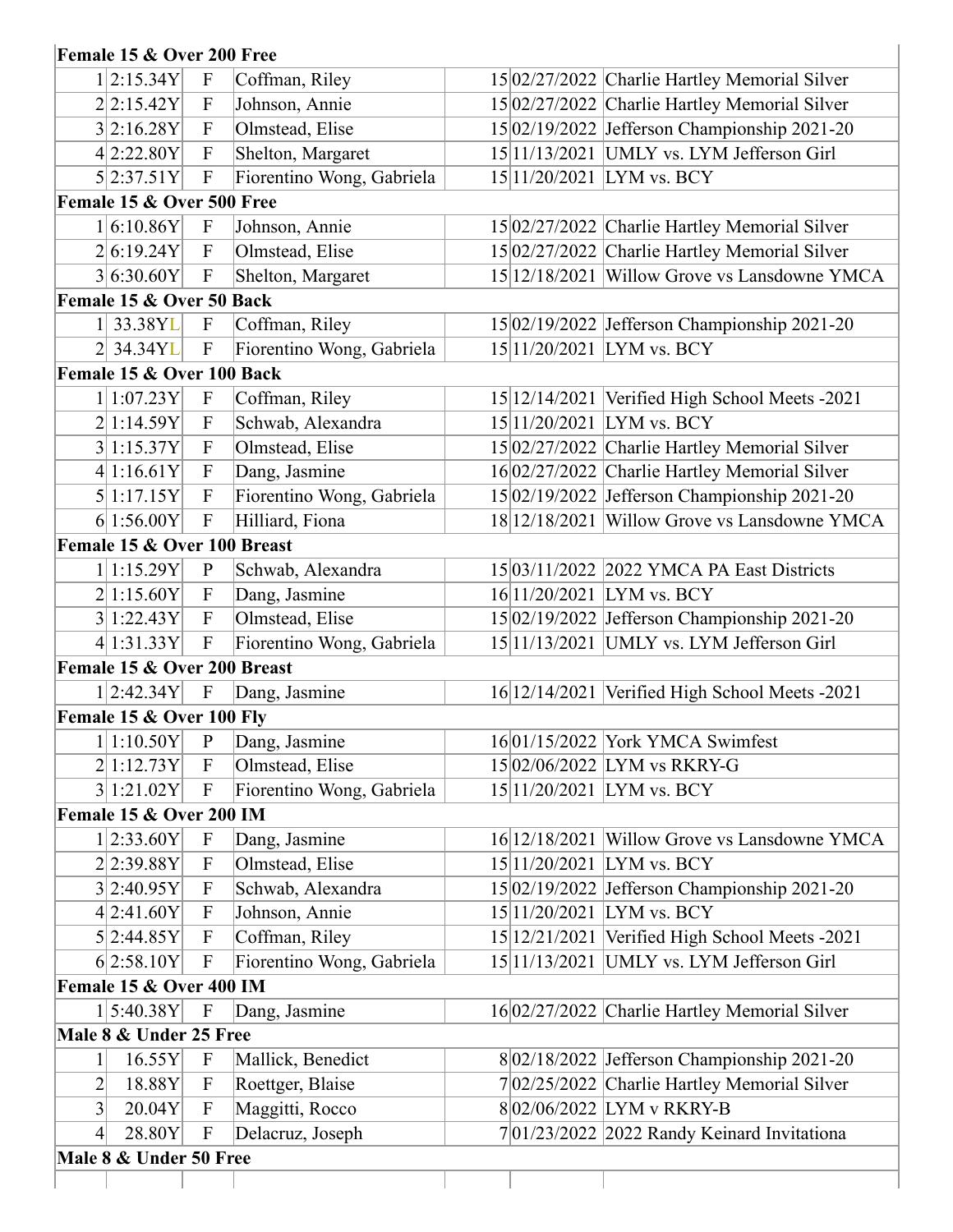|                   | 38.48Y                   | $\boldsymbol{\mathrm{F}}$ | Mallick, Benedict    | 802/06/2022 LYM v RKRY-B                        |
|-------------------|--------------------------|---------------------------|----------------------|-------------------------------------------------|
| $\overline{2}$    | 46.46Y                   | $\mathbf{F}$              | Roettger, Blaise     | 7 03/06/2022 2022 Michelle Deasey Invitatio     |
| $3\vert$          | 48.62Y                   | ${\bf F}$                 | Maggitti, Rocco      | 801/23/2022 2022 Randy Keinard Invitationa      |
|                   | Male 8 & Under 25 Back   |                           |                      |                                                 |
| $1\vert$          | 23.66Y                   | $\mathbf{F}$              | Mallick, Benedict    | 8 11/13/2021   UMLY vs. LYM Jefferson Boys      |
| 2                 | 23.85Y                   | $\mathbf{F}$              | Maggitti, Rocco      | 8 12/18/2021 Willow Grove vs Lansdowne YMCA     |
| $\vert 3 \vert$   | 25.12Y                   | ${\bf F}$                 | Roettger, Blaise     | $7 03/06/2022 2022$ Michelle Deasey Invitatio   |
| $\left 4\right $  | 29.92Y                   | $\boldsymbol{\mathrm{F}}$ | Delacruz, Joseph     | $7 01/23/2022 2022$ Randy Keinard Invitationa   |
|                   | Male 8 & Under 25 Breast |                           |                      |                                                 |
|                   | 21.96Y                   | $\mathbf F$               | Mallick, Benedict    | 8 02/18/2022 Jefferson Championship 2021-20     |
| 2                 | 35.59Y                   | $\boldsymbol{\mathrm{F}}$ | Delacruz, Joseph     | $7 01/23/2022 2022$ Randy Keinard Invitationa   |
| $3\vert$          | 37.75Y                   | $\boldsymbol{\mathrm{F}}$ | Roettger, Blaise     | 7 12/18/2021 Willow Grove vs Lansdowne YMCA     |
|                   | Male 8 & Under 25 Fly    |                           |                      |                                                 |
|                   | 20.53Y                   | $\mathbf F$               | Mallick, Benedict    | 8 02/18/2022 Jefferson Championship 2021-20     |
| $\overline{2}$    | 24.97Y                   | $\mathbf{F}$              | Roettger, Blaise     | $7 03/06/2022 2022$ Michelle Deasey Invitatio   |
| $3\vert$          | 28.85Y                   | $\mathbf F$               | Maggitti, Rocco      | 8 12/18/2021 Willow Grove vs Lansdowne YMCA     |
|                   | Male 8 & Under 100 IM    |                           |                      |                                                 |
|                   | 1 2:04.80Y               | $\boldsymbol{\mathrm{F}}$ | Roettger, Blaise     | $7 03/06/2022 2022$ Michelle Deasey Invitatio   |
|                   | Male 10 & Under 25 Free  |                           |                      |                                                 |
|                   | 16.55Y                   | $\mathbf{F}$              | Mallick, Benedict    | 8 02/18/2022 Jefferson Championship 2021-20     |
| $\overline{2}$    | 18.88Y                   | ${\bf F}$                 | Roettger, Blaise     | 7 02/25/2022 Charlie Hartley Memorial Silver    |
| $\vert 3 \vert$   | 20.04Y                   | $\boldsymbol{\mathrm{F}}$ | Maggitti, Rocco      | 802/06/2022 LYM v RKRY-B                        |
| $\left 4\right $  | 28.80Y                   | ${\bf F}$                 | Delacruz, Joseph     | $7 01/23/2022 2022$ Randy Keinard Invitationa   |
|                   | Male 10 & Under 50 Free  |                           |                      |                                                 |
| $1\vert$          | 31.12Y                   | $\boldsymbol{\mathrm{F}}$ | Rogers-Wright, Cyril | $10 03/06/2022 2022$ Michelle Deasey Invitatio  |
| $\overline{2}$    | 32.10Y                   | $\boldsymbol{\mathrm{F}}$ | Eichstaedt, Leo      | 10 03/12/2022 2022 YMCA PA East Districts       |
| $\left 3\right $  | 34.97Y                   | ${\bf F}$                 | Lin, Lucas           | 10 02/26/2022 Verified High School Meets - 2021 |
| $\vert 4 \vert$   | 36.16Y                   | $\boldsymbol{\mathrm{F}}$ | Mallick, Michael     | 10 02/18/2022 Jefferson Championship 2021-20    |
| $\mathsf{S}\vert$ | 36.59Y                   | $\boldsymbol{\mathrm{F}}$ | Dang, Dylan          | 10 02/26/2022 Charlie Hartley Memorial Silver   |
| 6                 | 38.48Y                   | F                         | Mallick, Benedict    | 802/06/2022 LYM v RKRY-B                        |
| $7\vert$          | 38.75Y                   | $\boldsymbol{\mathrm{F}}$ | Krikourian, Mark     | $10 03/06/2022 2022$ Michelle Deasey Invitatio  |
| 8                 | 38.80Y                   | $\boldsymbol{\mathrm{F}}$ | Stell, Ignacio       | $9 02/18/2022$ Jefferson Championship 2021-20   |
| 9                 | 39.39Y                   | $\boldsymbol{\mathrm{F}}$ | Harkness, Benjamin   | $9 03/06/2022 2022$ Michelle Deasey Invitatio   |
| 10 <sup>l</sup>   | 40.81Y                   | ${\bf F}$                 | Stell, Martin        | 1002/06/2022 LYM v RKRY-B                       |
| 11                | 42.34Y                   | ${\bf F}$                 | Chen, Silas          | $10 11/13/2021$ UMLY vs. LYM Jefferson Boys     |
| 12                | 46.46Y                   | $\boldsymbol{\mathrm{F}}$ | Roettger, Blaise     | $7 03/06/2022 2022$ Michelle Deasey Invitatio   |
| 13                | 48.62Y                   | $\boldsymbol{\mathrm{F}}$ | Maggitti, Rocco      | $8 01/23/2022 2022$ Randy Keinard Invitationa   |
| 14                | 51.06Y                   | ${\bf F}$                 | Gill, Kevin          | $9 02/18/2022$ Jefferson Championship 2021-20   |
| 15                | 51.40Y                   | ${\bf F}$                 | West, Graisyn        | $10 11/13/2021$ UMLY vs. LYM Jefferson Boys     |
| 16                | 52.07Y                   | $\boldsymbol{\mathrm{F}}$ | Lawler, Timothy      | 902/06/2022 LYM v RKRY-B                        |
|                   | Male 10 & Under 100 Free |                           |                      |                                                 |
|                   | 1 1:09.48Y               | $\boldsymbol{\mathrm{F}}$ | Eichstaedt, Leo      | 10 03/12/2022 2022 YMCA PA East Districts       |
|                   | 2 1:12.94Y               | $\boldsymbol{\mathrm{F}}$ | Rogers-Wright, Cyril | 10 03/12/2022 2022 YMCA PA East Districts       |
|                   | 3 1:25.63Y               | ${\bf F}$                 | Lin, Lucas           | $10 03/06/2022 2022$ Michelle Deasey Invitatio  |
|                   |                          |                           |                      |                                                 |
|                   | 4 1:27.52Y               | $\mathbf{F}$              | Lawler, Timothy      | $9 11/13/2021$ UMLY vs. LYM Jefferson Boys      |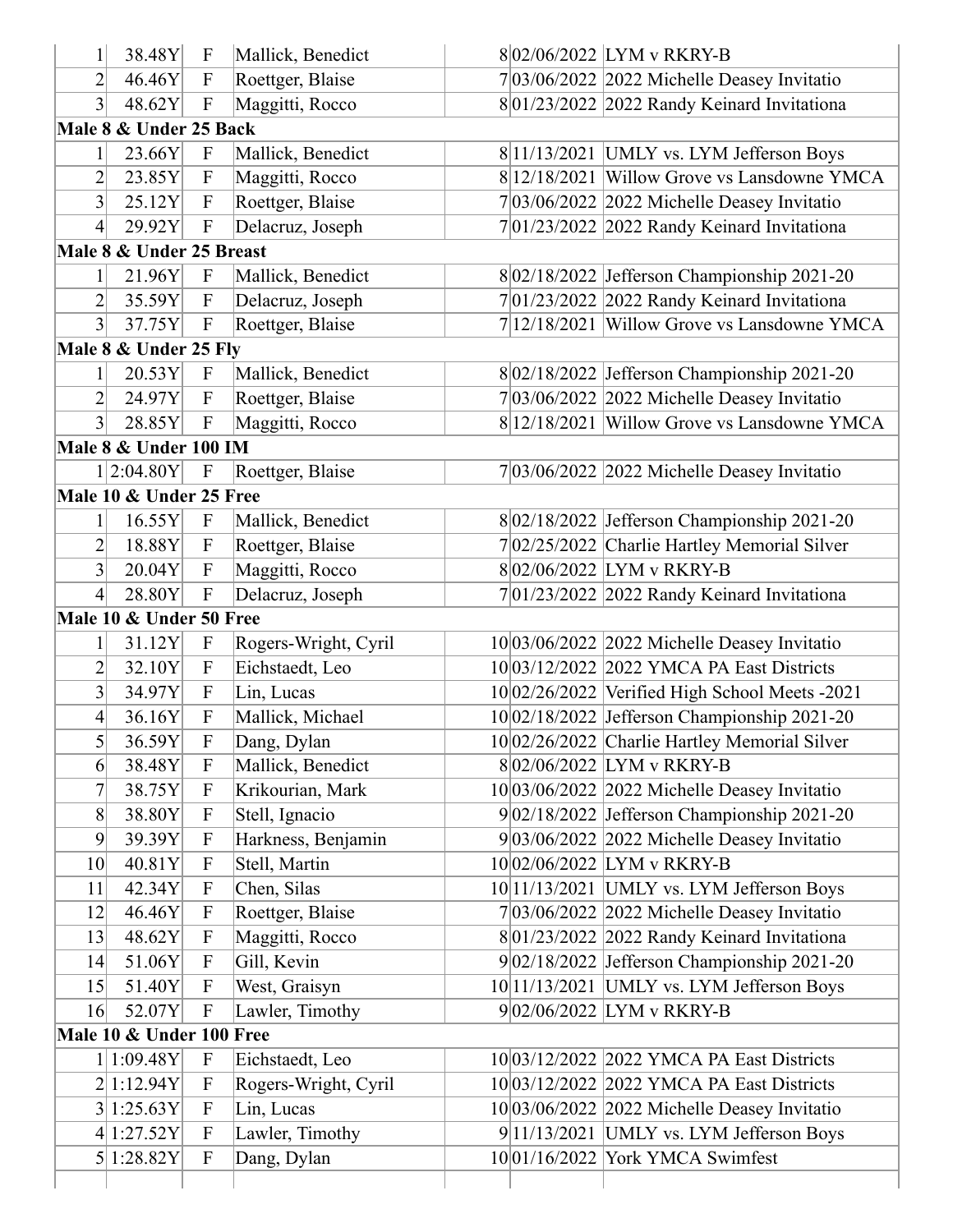|                | 6 1:31.35Y                | $\mathbf{F}$              | Krikourian, Mark     |               | 10 12/18/2021 Willow Grove vs Lansdowne YMCA   |
|----------------|---------------------------|---------------------------|----------------------|---------------|------------------------------------------------|
|                | 7 1:32.45Y                | $\boldsymbol{\mathrm{F}}$ | Stell, Ignacio       |               | 9 11/13/2021   UMLY vs. LYM Jefferson Boys     |
|                | 8 1:35.77Y                | $\mathbf{F}$              | Harkness, Benjamin   |               | $9 11/13/2021$ UMLY vs. LYM Jefferson Boys     |
|                | 9 1:39.25Y                | $\boldsymbol{\mathrm{F}}$ | Chen, Silas          |               | 10 02/06/2022 LYM v RKRY-B                     |
|                | 10 1:49.52Y               | $\boldsymbol{\mathrm{F}}$ | Stell, Martin        |               | 10 11/13/2021 UMLY vs. LYM Jefferson Boys      |
|                | 11 2:04.30Y               | $\boldsymbol{\mathrm{F}}$ | Gill, Kevin          |               | 9 11/20/2021 LYM vs. BCY                       |
|                | 12 2:09.36Y               | $\mathbf{F}$              | Mallick, Michael     |               | $10 11/13/2021$ UMLY vs. LYM Jefferson Boys    |
|                | 13 2:17.91Y               | $\mathbf F$               | West, Graisyn        |               | 10 02/06/2022 LYM v RKRY-B                     |
|                | Male 10 & Under 200 Free  |                           |                      |               |                                                |
|                | 1 2:28.02Y                | $\mathbf F$               | Eichstaedt, Leo      |               | 10 02/18/2022 Jefferson Championship 2021-20   |
|                | 2 2:45.20Y                | $\mathbf F$               | Rogers-Wright, Cyril |               | 10 02/26/2022 Charlie Hartley Memorial Silver  |
|                | Male 10 & Under 25 Back   |                           |                      |               |                                                |
| 1              | 23.66Y                    | $\boldsymbol{\mathrm{F}}$ | Mallick, Benedict    |               | 8 11/13/2021   UMLY vs. LYM Jefferson Boys     |
| $\overline{c}$ | 23.85Y                    | $\mathbf{F}$              | Maggitti, Rocco      |               | 8 12/18/2021   Willow Grove vs Lansdowne YMCA  |
| 3              | 25.12Y                    | $\mathbf{F}$              | Roettger, Blaise     |               | 7 03/06/2022   2022 Michelle Deasey Invitatio  |
| 4              | 29.92Y                    | $\boldsymbol{\mathrm{F}}$ | Delacruz, Joseph     |               | $7 01/23/2022 2022$ Randy Keinard Invitationa  |
|                | Male 10 & Under 50 Back   |                           |                      |               |                                                |
| 1              | 40.53Y                    | $\mathbf{F}$              | Eichstaedt, Leo      |               | $10 03/06/2022 2022$ Michelle Deasey Invitatio |
| $\overline{2}$ | 41.15Y                    | $\mathbf{F}$              | Dang, Dylan          |               | 10 12/18/2021 Willow Grove vs Lansdowne YMCA   |
| 3              | 41.73Y                    | $\boldsymbol{\mathrm{F}}$ | Rogers-Wright, Cyril |               | 10 02/26/2022 Charlie Hartley Memorial Silver  |
| 4              | 43.03Y                    | $\mathbf{F}$              | Krikourian, Mark     | 10 12/18/2021 | Willow Grove vs Lansdowne YMCA                 |
| 5              | 43.91Y                    | $\boldsymbol{\mathrm{F}}$ | Mallick, Michael     |               | 10 02/18/2022 Jefferson Championship 2021-20   |
| 6              | 47.43Y                    | $\mathbf{F}$              | Lin, Lucas           |               | 10 03/06/2022 2022 Michelle Deasey Invitatio   |
| 7              | 54.47Y                    | $\mathbf F$               | Harkness, Benjamin   |               | 9 11/13/2021   UMLY vs. LYM Jefferson Boys     |
| 8              | 54.80Y                    | $\boldsymbol{\mathrm{F}}$ | Stell, Ignacio       |               | $9 11/20/2021$ LYM vs. BCY                     |
| 9              | 56.81Y                    | $\boldsymbol{\mathrm{F}}$ | Chen, Silas          |               | 10 02/18/2022 Jefferson Championship 2021-20   |
| 10             | 58.26Y                    | $\mathbf{F}$              | West, Graisyn        |               | 10 02/06/2022 LYM v RKRY-B                     |
|                | Male 10 & Under 100 Back  |                           |                      |               |                                                |
|                | $1 1:25.59Y $ F           |                           | Eichstaedt, Leo      |               | $10 03/06/2022 2022$ Michelle Deasey Invitatio |
|                | 2 1:29.55Y                | F                         | Dang, Dylan          |               | 10 02/18/2022 Jefferson Championship 2021-20   |
|                | 3 1:37.94Y                | $\mathbf F$               | Krikourian, Mark     |               | 10 03/06/2022 2022 Michelle Deasey Invitatio   |
|                | Male 10 & Under 25 Breast |                           |                      |               |                                                |
| 1              | 21.96Y                    | $\mathbf F$               | Mallick, Benedict    |               | 8 02/18/2022 Jefferson Championship 2021-20    |
| $\overline{2}$ | 35.59Y                    | $\mathbf F$               | Delacruz, Joseph     |               | 7 01/23/2022 2022 Randy Keinard Invitationa    |
| 3              | 37.75Y                    | $\mathbf F$               | Roettger, Blaise     |               | 7 12/18/2021 Willow Grove vs Lansdowne YMCA    |
|                | Male 10 & Under 50 Breast |                           |                      |               |                                                |
| 1              | 40.26Y                    | $\boldsymbol{\mathrm{F}}$ | Rogers-Wright, Cyril |               | 10 03/13/2022 2022 YMCA PA East Districts      |
| $\overline{c}$ | 40.47Y                    | $\mathbf{F}$              | Eichstaedt, Leo      |               | 10 01/15/2022 York YMCA Swimfest               |
| 3              | 46.22Y                    | $\mathbf{F}$              | Dang, Dylan          |               | 10 12/19/2021 Winter Classic                   |
| 4              | 47.72Y                    | $\mathbf F$               | Chen, Silas          |               | 10 02/26/2022 Charlie Hartley Memorial Silver  |
| 5              | 50.24Y                    | $\mathbf{F}$              | Mallick, Michael     |               | 10 02/18/2022 Jefferson Championship 2021-20   |
| 6              | 51.40Y                    | $\mathbf F$               | Harkness, Benjamin   |               | 9 02/18/2022 Jefferson Championship 2021-20    |
| 7              | 54.88Y                    | $\mathbf{F}$              | Stell, Martin        |               | 10 02/18/2022 Jefferson Championship 2021-20   |
| 8              | 55.39Y                    | $\mathbf F$               | Stell, Ignacio       |               | 9 02/18/2022 Jefferson Championship 2021-20    |
| 9              | 56.13Y                    | $\mathbf F$               | Lin, Lucas           |               | 10 03/06/2022 2022 Michelle Deasey Invitatio   |
|                | 10 1:03.05Y               | $\mathbf{F}$              | Krikourian, Mark     |               | 10 02/06/2022 LYM v RKRY-B                     |
|                |                           |                           |                      |               |                                                |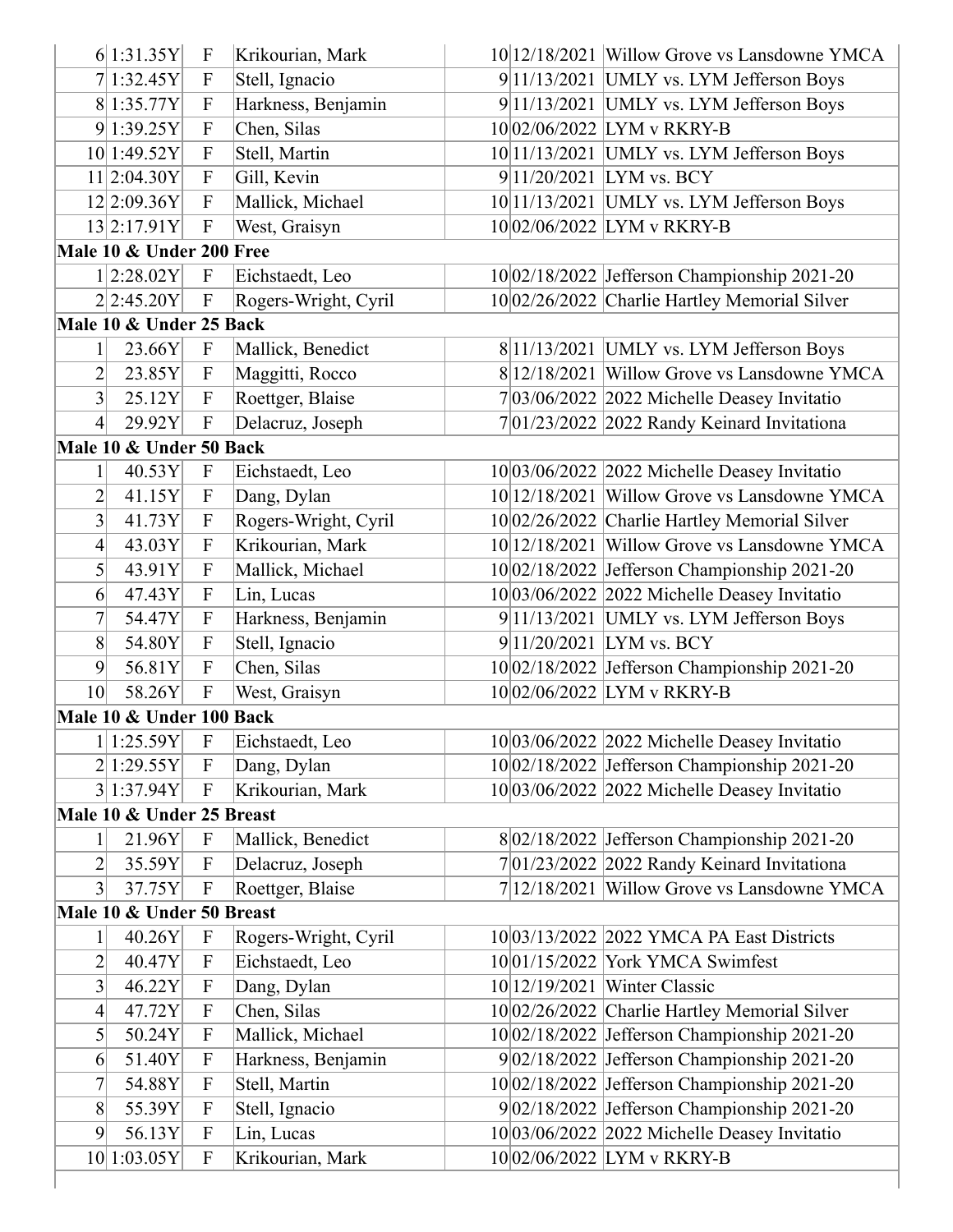## **Male 10 & Under 100 Breast**

|                 | 1 1:26.69Y                | $\boldsymbol{\mathrm{F}}$ | Rogers-Wright, Cyril   |               | 10 03/12/2022 2022 YMCA PA East Districts        |
|-----------------|---------------------------|---------------------------|------------------------|---------------|--------------------------------------------------|
|                 | 2 1:31.14Y                | $\boldsymbol{\mathrm{F}}$ | Eichstaedt, Leo        |               | 10 01/16/2022 York YMCA Swimfest                 |
|                 | 3 1:43.49Y                | $\boldsymbol{\mathrm{F}}$ | Dang, Dylan            |               | 10 01/16/2022 York YMCA Swimfest                 |
|                 | 4 2:09.51Y                | $\boldsymbol{\mathrm{F}}$ | Harkness, Benjamin     |               | 9 03/06/2022 2022 Michelle Deasey Invitatio      |
|                 | Male 10 & Under 25 Fly    |                           |                        |               |                                                  |
| 1               | 20.53Y                    | $\boldsymbol{\mathrm{F}}$ | Mallick, Benedict      |               | 8 02/18/2022 Jefferson Championship 2021-20      |
| $\overline{2}$  | 24.97Y                    | $\boldsymbol{\mathrm{F}}$ | Roettger, Blaise       |               | $7 03/06/2022 2022$ Michelle Deasey Invitatio    |
| 3               | 28.85Y                    | $\mathbf{F}$              | Maggitti, Rocco        |               | 8 12/18/2021 Willow Grove vs Lansdowne YMCA      |
|                 | Male 10 & Under 50 Fly    |                           |                        |               |                                                  |
| 1               | 38.42Y                    | $\mathbf F$               | Eichstaedt, Leo        |               | 10 01/23/2022 2022 Randy Keinard Invitationa     |
| $\overline{2}$  | 40.74Y                    | $\mathbf{F}$              | Rogers-Wright, Cyril   |               | 10 01/23/2022 2022 Randy Keinard Invitationa     |
| 3               | 43.35Y                    | $\boldsymbol{\mathrm{F}}$ | Dang, Dylan            |               | 10 02/26/2022 Charlie Hartley Memorial Silver    |
| 4               | 44.92Y                    | $\mathbf{F}$              | Krikourian, Mark       |               | 10 02/18/2022 Jefferson Championship 2021-20     |
| 5               | 47.56Y                    | $\boldsymbol{\mathrm{F}}$ | Lin, Lucas             |               | 10 02/18/2022 Jefferson Championship 2021-20     |
| 6               | 54.38Y                    | $\mathbf F$               | Stell, Ignacio         |               | 9 02/18/2022 Jefferson Championship 2021-20      |
| $\overline{7}$  | 59.82Y                    | $\mathbf{F}$              | Harkness, Benjamin     |               | $9 10/24/2021 2021$ Boyertown Boo                |
|                 | Male 10 & Under 100 Fly   |                           |                        |               |                                                  |
|                 | 1 1:25.20Y                | $\boldsymbol{\mathrm{F}}$ | Eichstaedt, Leo        |               | 10 01/15/2022 York YMCA Swimfest                 |
|                 | Male 10 & Under 100 IM    |                           |                        |               |                                                  |
|                 | 1 1:16.61Y                | $\boldsymbol{\mathrm{F}}$ | Eichstaedt, Leo        |               | $10 03/06/2022 2022$ Michelle Deasey Invitatio   |
|                 | 2 1:25.01Y                | $\mathbf{F}$              | Rogers-Wright, Cyril   |               | 1001/23/2022 2022 Randy Keinard Invitationa      |
|                 | 3 1:31.14Y                | $\boldsymbol{\mathrm{F}}$ | Dang, Dylan            |               | $10 03/06/2022 2022$ Michelle Deasey Invitatio   |
|                 | 4 1:39.63Y                | $\boldsymbol{\mathrm{F}}$ | Lin, Lucas             |               | 10 02/26/2022 Charlie Hartley Memorial Silver    |
|                 | 5 1:48.53Y                | $\mathbf{F}$              | Harkness, Benjamin     |               | $9 11/20/2021$ LYM vs. BCY                       |
|                 | 6 1:55.34Y                | $\mathbf{F}$              | Stell, Martin          |               | 10 02/06/2022 LYM v RKRY-B                       |
|                 | 72:04.80Y                 | $\boldsymbol{\mathrm{F}}$ | Roettger, Blaise       |               | $7 03/06/2022 2022$ Michelle Deasey Invitatio    |
|                 | Male 10 & Under 200 IM    |                           |                        |               |                                                  |
|                 | 1 2:48.29Y                | $\boldsymbol{\mathrm{F}}$ | Eichstaedt, Leo        |               | 10 03/12/2022 2022 YMCA PA East Districts        |
|                 | <b>Male 11-12 50 Free</b> |                           |                        |               |                                                  |
| $\mathbf{1}$    | 26.53Y                    | $\mathbf{P}$              | Hilliard, Ben          |               | 12 03/11/2022 2022 YMCA PA East Districts        |
| $\overline{2}$  | 31.39Y                    | $\boldsymbol{\mathrm{F}}$ | Shaffer, Mason         |               | 12 11/20/2021   LYM vs. BCY                      |
| 3               | 31.56Y                    | F                         | Dang, Adam             | 11 12/19/2021 | Winter Classic                                   |
| $\vert 4 \vert$ | 32.22Y                    | $\boldsymbol{\mathrm{F}}$ | Seng, Ryan             |               | $12 02/26/2022 $ Charlie Hartley Memorial Silver |
| 5               | 33.10Y                    | $\mathbf F$               | Chen, Jamison          |               | 11 02/26/2022 Charlie Hartley Memorial Silver    |
| 6               | 34.87YL                   | $\boldsymbol{\mathrm{F}}$ | Fiorentino Wong, Mateo |               | 12 12/18/2021   Willow Grove vs Lansdowne YMCA   |
| $\overline{7}$  | 35.47Y                    | $\boldsymbol{\mathrm{F}}$ | Kirnos, Julian         |               | 12 12/18/2021   Willow Grove vs Lansdowne YMCA   |
| 8               | 35.81Y                    | $\boldsymbol{\mathrm{F}}$ | Huynh, Alan            |               | 12 02/06/2022 LYM v RKRY-B                       |
| 9               | 36.21Y                    | ${\bf F}$                 | Kearney, Lucas         |               | $11 02/19/2022$ Jefferson Championship 2021-20   |
| 10 <sup>1</sup> | 36.57Y                    | $\boldsymbol{\mathrm{F}}$ | Eichstaedt, Ian        |               | $12 02/19/2022$ Jefferson Championship 2021-20   |
| 11              | 38.51Y                    | $\boldsymbol{\mathrm{F}}$ | Solwecki, Michael      |               | 11 12/18/2021 Willow Grove vs Lansdowne YMCA     |
| 12              | 41.60Y                    | $\boldsymbol{\mathrm{F}}$ | Cooper, Austin         |               | 11 11/20/2021 LYM vs. BCY                        |
| 13              | 43.41Y                    | $\mathbf F$               | Taussig, Kien          |               | $12 11/13/2021$ UMLY vs. LYM Jefferson Boys      |
| 4               | 46.23Y                    | $\boldsymbol{\mathrm{F}}$ | Ganley, Liam           |               | $11 11/13/2021$ UMLY vs. LYM Jefferson Boys      |
| 15              | 47.27Y                    | $\boldsymbol{\mathrm{F}}$ | Campion, John          |               | 11 11/20/2021 LYM vs. BCY                        |
|                 | 16 1:01.11Y               | $\mathbf F$               | Hansali, Adam          |               | $11 11/13/2021$ UMLY vs. LYM Jefferson Boys      |

 $\begin{array}{c} \hline \end{array}$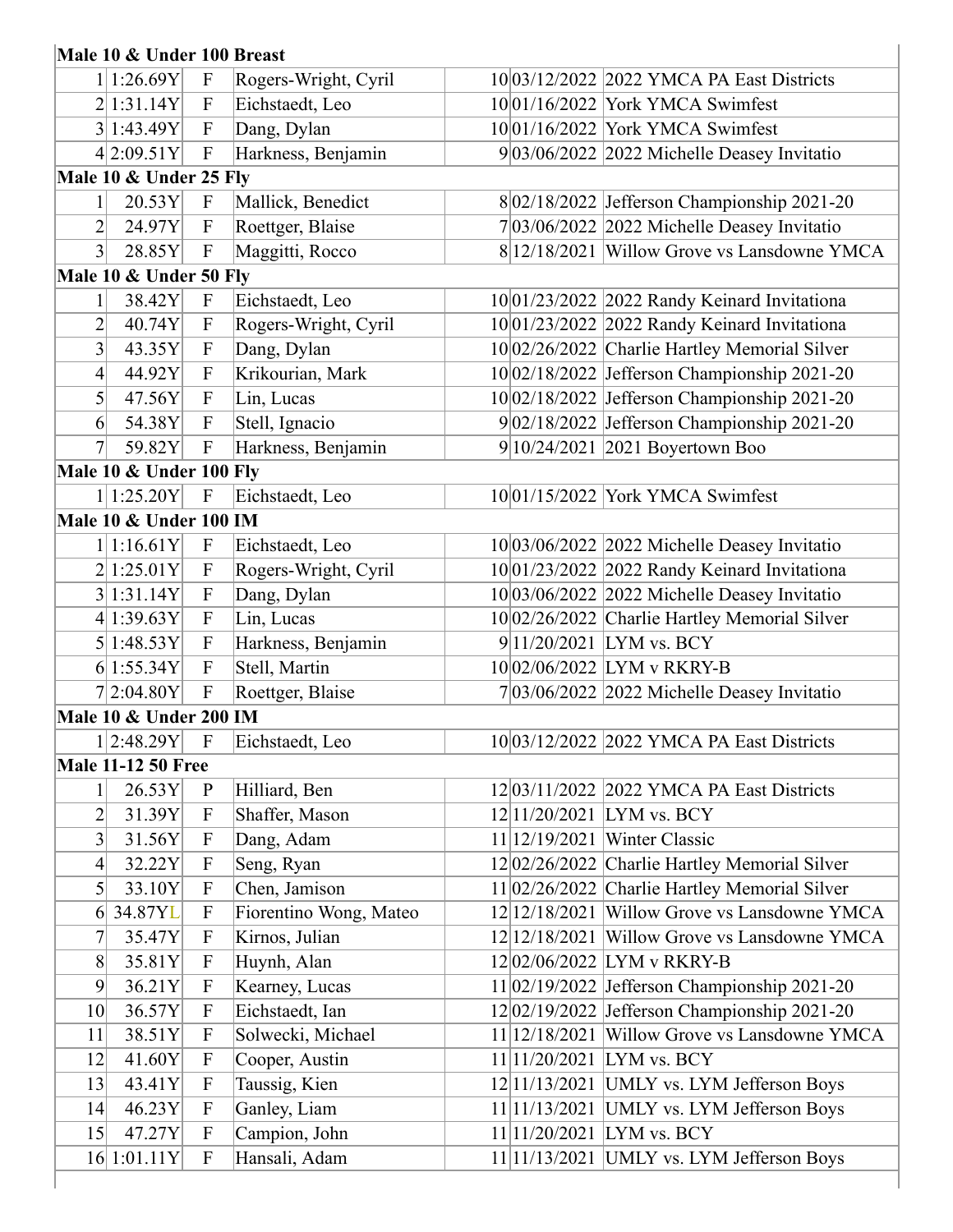## **Male 11-12 100 Free**

|                  | <b>Male 11-12 100 Free</b>  |                           |                        |                                                  |
|------------------|-----------------------------|---------------------------|------------------------|--------------------------------------------------|
|                  | 57.90Y                      | $\boldsymbol{F}$          | Hilliard, Ben          | 12 03/13/2022 2022 YMCA PA East Districts        |
|                  | 2 1:11.27Y                  | $\mathbf{F}$              | Dang, Adam             | 11 02/26/2022 Charlie Hartley Memorial Silver    |
|                  | 3 1:13.06Y                  | $\boldsymbol{\mathrm{F}}$ | Seng, Ryan             | $12 02/19/2022$ Jefferson Championship 2021-20   |
|                  | 4 1:21.19Y                  | ${\bf F}$                 | Huynh, Alan            | $12 02/19/2022$ Jefferson Championship 2021-20   |
|                  | 5 1:21.60Y                  | $\boldsymbol{F}$          | Fiorentino Wong, Mateo | $12 02/19/2022$ Jefferson Championship 2021-20   |
|                  | 6 1:22.08Y                  | $\mathbf{F}$              | Eichstaedt, Ian        | $12 02/19/2022$ Jefferson Championship 2021-20   |
|                  | 7 1:25.41Y                  | $\boldsymbol{\mathrm{F}}$ | Kirnos, Julian         | 12 11/20/2021  LYM vs. BCY                       |
|                  | 8 1:28.07Y                  | $\boldsymbol{F}$          | Chen, Jamison          | 11 12/18/2021 Willow Grove vs Lansdowne YMCA     |
|                  | 9 1:32.45Y                  | $\mathbf{F}$              | Taussig, Kien          | 1202/19/2022 Jefferson Championship 2021-20      |
|                  | 10 1:32.75Y                 | $\mathbf{F}$              | Solwecki, Michael      | $11 02/19/2022$ Jefferson Championship 2021-20   |
|                  | $11$   1:44.66Y             | ${\bf F}$                 | Campion, John          | 11 02/06/2022 LYM v RKRY-B                       |
|                  | 12 1:47.85Y                 | $\boldsymbol{\mathrm{F}}$ | Cooper, Austin         | 11 10/24/2021   2021 Boyertown Boo               |
|                  | 13 1:53.29Y                 | $\boldsymbol{F}$          | Ganley, Liam           | $11 11/13/2021$ UMLY vs. LYM Jefferson Boys      |
|                  | 14 2:19.80Y                 | $\mathbf{F}$              | Hansali, Adam          | 11 02/19/2022 Jefferson Championship 2021-20     |
|                  | <b>Male 11-12 200 Free</b>  |                           |                        |                                                  |
|                  | 1 2:17.77Y                  | $\boldsymbol{F}$          | Hilliard, Ben          | 12 11/20/2021 LYM vs. BCY                        |
|                  | 2 2:43.86Y                  | ${\bf F}$                 | Huynh, Alan            | 12 02/26/2022 Charlie Hartley Memorial Silver    |
|                  | 3 2:46.43Y                  | $\mathbf{F}$              | Seng, Ryan             | 1202/06/2022 LYM v RKRY-B                        |
|                  | 4 2:48.98Y                  | $\boldsymbol{\mathrm{F}}$ | Dang, Adam             | 11 02/06/2022 LYM v RKRY-B                       |
|                  | 5 3:05.99Y                  | $\boldsymbol{\mathrm{F}}$ | Fiorentino Wong, Mateo | $12 11/13/2021$ UMLY vs. LYM Jefferson Boys      |
|                  | 6 3:08.02Y                  | $\boldsymbol{\mathrm{F}}$ | Eichstaedt, Ian        | $12 12/18/2021$ Willow Grove vs Lansdowne YMCA   |
|                  | 7 3:08.35Y                  | $\mathbf{F}$              | Kirnos, Julian         | 12 02/06/2022 LYM v RKRY-B                       |
|                  | 8 3:17.17Y                  | $\boldsymbol{\mathrm{F}}$ | Chen, Jamison          | $11 11/13/2021$ UMLY vs. LYM Jefferson Boys      |
|                  | 9 3:37.96Y                  | $\mathbf{F}$              | Taussig, Kien          | $12 11/13/2021$ UMLY vs. LYM Jefferson Boys      |
|                  | <b>Male 11-12 50 Back</b>   |                           |                        |                                                  |
|                  | 1 33.31YL                   | $\mathbf{F}$              | Hilliard, Ben          | 12 02/06/2022 LYM v RKRY-B                       |
| 2                | 38.90Y                      | $\boldsymbol{\mathrm{F}}$ | Dang, Adam             | 11 02/26/2022 Charlie Hartley Memorial Silver    |
| $\overline{3}$   | 39.34Y                      | ${\bf F}$                 | Seng, Ryan             | 1202/26/2022 Charlie Hartley Memorial Silver     |
| $\left 4\right $ | 41.26YL                     | $\mathbf F$               | Shaffer, Mason         | 12 12/18/2021 Willow Grove vs Lansdowne YMCA     |
| 5                | 43.70Y                      | $\boldsymbol{F}$          | Kirnos, Julian         | 12 02/06/2022 LYM v RKRY-B                       |
| 6                | 45.75Y                      | $\boldsymbol{\mathrm{F}}$ | Fiorentino Wong, Mateo | 12 02/26/2022 Charlie Hartley Memorial Silver    |
| 7                | 46.85Y                      | $\boldsymbol{F}$          | Solwecki, Michael      | 11 02/19/2022 Jefferson Championship 2021-20     |
| 8                | 48.04Y                      | $\mathbf{F}$              | Kearney, Lucas         | $11 12/18/2021$ Willow Grove vs Lansdowne YMCA   |
| 9                | 48.14Y                      | $\mathbf{F}$              | Huynh, Alan            | 12 10/24/2021   2021 Boyertown Boo               |
| 10 <sup>1</sup>  | 49.89Y                      | $\boldsymbol{\mathrm{F}}$ | Chen, Jamison          | 11 12/18/2021 <br>Willow Grove vs Lansdowne YMCA |
| 11               | 50.59Y                      | $\boldsymbol{\mathrm{F}}$ | Cooper, Austin         | 11 12/19/2021   Winter Classic                   |
| 12               | 55.93Y                      | $\boldsymbol{\mathrm{F}}$ | Taussig, Kien          | $12 11/13/2021$ UMLY vs. LYM Jefferson Boys      |
| 13               | 56.83Y                      | $\boldsymbol{\mathrm{F}}$ | Ganley, Liam           | $11 11/13/2021$ UMLY vs. LYM Jefferson Boys      |
|                  | 14 1:01.60Y                 | $\boldsymbol{\mathrm{F}}$ | Campion, John          | 11 11/20/2021 LYM vs. BCY                        |
|                  | 15 1:14.05Y                 | $\mathbf{F}$              | Hansali, Adam          | 11 12/18/2021<br>Willow Grove vs Lansdowne YMCA  |
|                  | <b>Male 11-12 100 Back</b>  |                           |                        |                                                  |
|                  | 1 1:36.87Y                  | $\boldsymbol{\mathrm{F}}$ | Huynh, Alan            | $12 02/19/2022$ Jefferson Championship 2021-20   |
|                  | <b>Male 11-12 50 Breast</b> |                           |                        |                                                  |
| $\mathbf{1}$     | 38.35Y                      | $\boldsymbol{\mathrm{F}}$ | Dang, Adam             | $11 02/19/2022$ Jefferson Championship 2021-20   |
| $\overline{2}$   | 39.57Y                      | $\boldsymbol{\mathrm{F}}$ | Hilliard, Ben          | 12 12 / 19 / 20 21<br><b>Winter Classic</b>      |
|                  |                             |                           |                        |                                                  |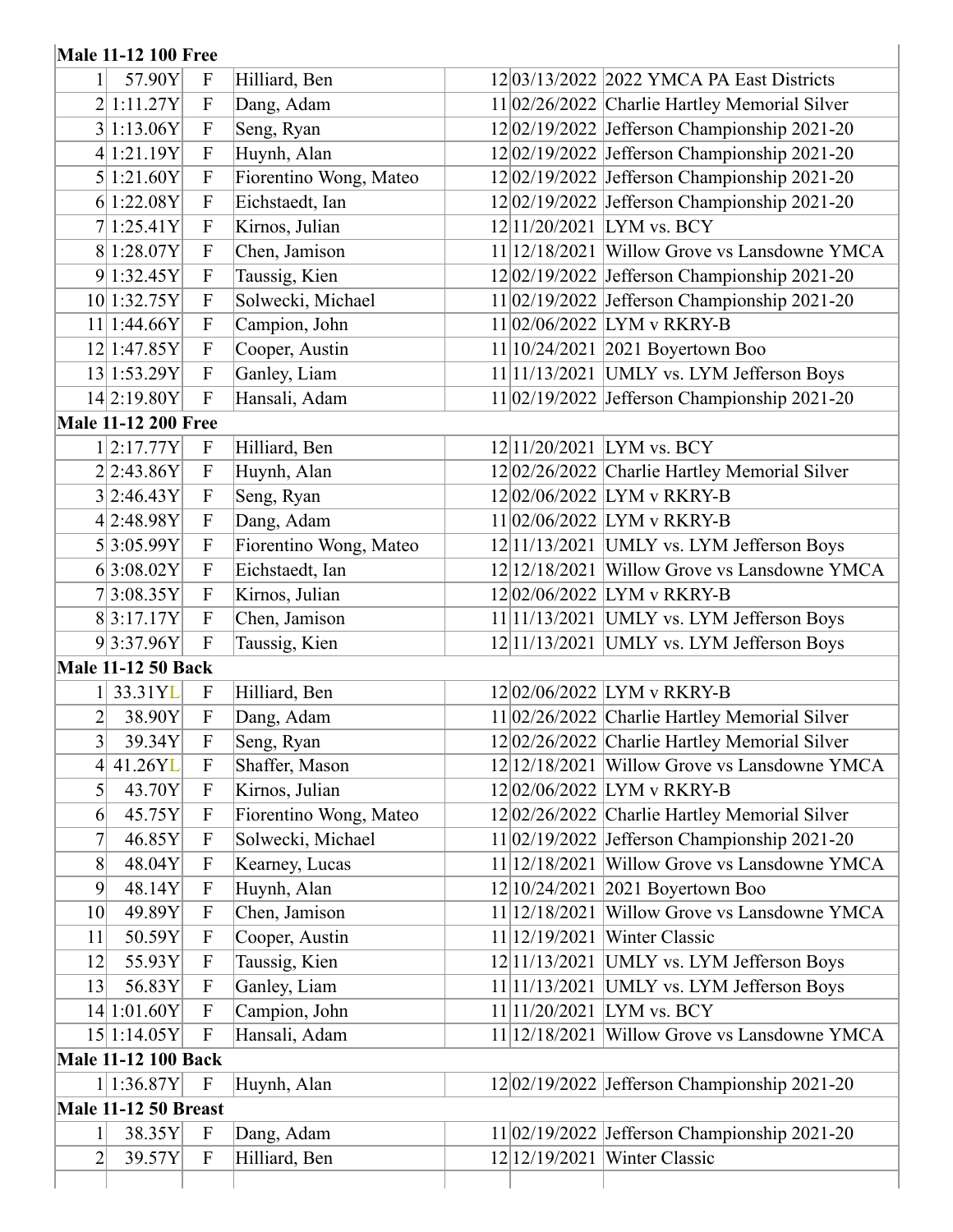| 3                                 | 40.42Y                       | $\boldsymbol{\mathrm{F}}$ | Seng, Ryan             | 12 03/12/2022 2022 YMCA PA East Districts      |
|-----------------------------------|------------------------------|---------------------------|------------------------|------------------------------------------------|
| 4                                 | 43.47Y                       | $\boldsymbol{\mathrm{F}}$ | Huynh, Alan            | 12 02/26/2022 Charlie Hartley Memorial Silver  |
| 5                                 | 43.59Y                       | $\boldsymbol{\mathrm{F}}$ | Taussig, Kien          | $12 02/19/2022$ Jefferson Championship 2021-20 |
| 6                                 | 45.78Y                       | $\boldsymbol{\mathrm{F}}$ | Eichstaedt, Ian        | $12 02/19/2022$ Jefferson Championship 2021-20 |
| $\boldsymbol{7}$                  | 51.13Y                       | $\boldsymbol{\mathrm{F}}$ | Chen, Jamison          | $11 02/19/2022$ Jefferson Championship 2021-20 |
|                                   | 8 1:01.44Y                   | $\boldsymbol{\mathrm{F}}$ | Cooper, Austin         | 11 02/19/2022 Jefferson Championship 2021-20   |
|                                   | 9 1:17.21Y                   | $\boldsymbol{\mathrm{F}}$ | Ganley, Liam           | 11 11/20/2021 LYM vs. BCY                      |
|                                   | <b>Male 11-12 100 Breast</b> |                           |                        |                                                |
|                                   | 1 1:22.88Y                   | $\boldsymbol{\mathrm{F}}$ | Dang, Adam             | 11 02/19/2022 Jefferson Championship 2021-20   |
|                                   | 2 1:27.94Y                   | $\boldsymbol{\mathrm{F}}$ | Seng, Ryan             | 12 02/26/2022 Charlie Hartley Memorial Silver  |
|                                   | 3 1:38.23Y                   | $\mathbf F$               | Huynh, Alan            | $12 02/19/2022$ Jefferson Championship 2021-20 |
|                                   | <b>Male 11-12 50 Fly</b>     |                           |                        |                                                |
| $\mathbf{1}$                      | 29.67Y                       | ${\bf P}$                 | Hilliard, Ben          | $12 01/16/2022$ York YMCA Swimfest             |
| 2                                 | 37.58Y                       | $\boldsymbol{\mathrm{F}}$ | Kirnos, Julian         | 12 12/18/2021   Willow Grove vs Lansdowne YMCA |
| 3                                 | 40.16Y                       | ${\bf P}$                 | Dang, Adam             | $11 01/16/2022$ York YMCA Swimfest             |
| 4                                 | 42.50Y                       | $\boldsymbol{\mathrm{F}}$ | Chen, Jamison          | 11 02/26/2022 Charlie Hartley Memorial Silver  |
| 5                                 | 42.65Y                       | $\boldsymbol{\mathrm{F}}$ | Fiorentino Wong, Mateo | 12 11/20/2021  LYM vs. BCY                     |
| $6 \vert$                         | 47.37Y                       | $\boldsymbol{\mathrm{F}}$ | Taussig, Kien          | $12 12/18/2021$ Willow Grove vs Lansdowne YMCA |
|                                   | 7 1:09.30Y                   | $\mathbf F$               | Campion, John          | $11 02/19/2022$ Jefferson Championship 2021-20 |
|                                   | 8 1:09.38Y                   | $\mathbf F$               | Ganley, Liam           | 11 11/20/2021 LYM vs. BCY                      |
|                                   | <b>Male 11-12 200 IM</b>     |                           |                        |                                                |
|                                   | 1 2:37.38Y                   | $\boldsymbol{\mathrm{F}}$ | Hilliard, Ben          | 12 11/20/2021 LYM vs. BCY                      |
|                                   | 2 2:58.95Y                   | $\boldsymbol{\mathrm{F}}$ | Dang, Adam             | $11 02/19/2022$ Jefferson Championship 2021-20 |
|                                   | 3 3:16.77Y                   | $\boldsymbol{\mathrm{F}}$ | Eichstaedt, Ian        | 12 02/06/2022 LYM v RKRY-B                     |
|                                   | 4 3:24.74Y                   | $\boldsymbol{\mathrm{F}}$ | Seng, Ryan             | 12 11/20/2021  LYM vs. BCY                     |
|                                   | 5 3:33.25Y                   | $\boldsymbol{\mathrm{F}}$ | Fiorentino Wong, Mateo | $12 11/13/2021$ UMLY vs. LYM Jefferson Boys    |
|                                   | 6 3:41.65Y                   | $\mathbf{F}$              | Solwecki, Michael      | $11 12/18/2021$ Willow Grove vs Lansdowne YMCA |
|                                   | 7 3:46.44Y                   | $\overline{F}$            | Chen, Jamison          | $11 10/24/2021 2021$ Boyertown Boo             |
|                                   | <b>Male 13-14 50 Free</b>    |                           |                        |                                                |
| 1                                 | 24.44Y                       | $\boldsymbol{F}$          | Cooley, Logan          | $14 02/19/2022$ Jefferson Championship 2021-20 |
| $\overline{2}$                    | 26.25Y                       | $\mathbf{P}$              | Dierkes, Thomas        | 14 01/14/2022 York YMCA Swimfest               |
| 3                                 | 27.31Y                       | $\boldsymbol{\mathrm{F}}$ | Dang, Justin           | 13 12/19/2021   Winter Classic                 |
|                                   |                              | $\boldsymbol{\mathrm{F}}$ |                        |                                                |
| $\overline{4}$<br>$\vert 5 \vert$ | 27.44Y                       | $\boldsymbol{\mathrm{F}}$ | Ingram, Jack           | 13 02/27/2022 Charlie Hartley Memorial Silver  |
|                                   | 28.07Y                       |                           | Donohue, Brennan       | $14 11/13/2021$ UMLY vs. LYM Jefferson Boys    |
| 6                                 | 28.65YL                      | $\boldsymbol{\mathrm{F}}$ | Kohn, Alex             | $13 02/19/2022$ Jefferson Championship 2021-20 |
| 7                                 | 28.88Y                       | $\boldsymbol{\mathrm{F}}$ | Purcell, Michael       | 14 02/19/2022 Jefferson Championship 2021-20   |
| 8                                 | 29.08YL                      | $\boldsymbol{\mathrm{F}}$ | Hines, Caleb           | 14 02/06/2022 LYM v RKRY-B                     |
| 9                                 | 33.73Y                       | $\boldsymbol{\mathrm{F}}$ | Mendoza, Jose          | 13 02/06/2022 LYM v RKRY-B                     |
| 10 <sup>l</sup>                   | 45.24Y                       | $\boldsymbol{\mathrm{F}}$ | Dombach, Esmond        | 14 12/18/2021 Willow Grove vs Lansdowne YMCA   |
|                                   | <b>Male 13-14 100 Free</b>   |                           |                        |                                                |
| 1                                 | 54.68Y                       | $\mathbf F$               | Cooley, Logan          | 14 02/19/2022 Jefferson Championship 2021-20   |
| $\overline{2}$                    | 58.27Y                       | ${\bf P}$                 | Dierkes, Thomas        | 14 03/13/2022 2022 YMCA PA East Districts      |
|                                   | 3 1:00.20Y                   | $\mathbf{F}$              | Dang, Justin           | 13 02/27/2022 Charlie Hartley Memorial Silver  |
|                                   | 4 1:02.16Y                   | $\boldsymbol{\mathrm{F}}$ | Ingram, Jack           | 13 02/27/2022 Charlie Hartley Memorial Silver  |
|                                   | 5 1:02.30Y                   | $\boldsymbol{\mathrm{F}}$ | Donohue, Brennan       | 14 11/20/2021 LYM vs. BCY                      |
|                                   | 6 1:02.68Y                   | $\mathbf F$               | Hines, Caleb           | 14 02/27/2022 Charlie Hartley Memorial Silver  |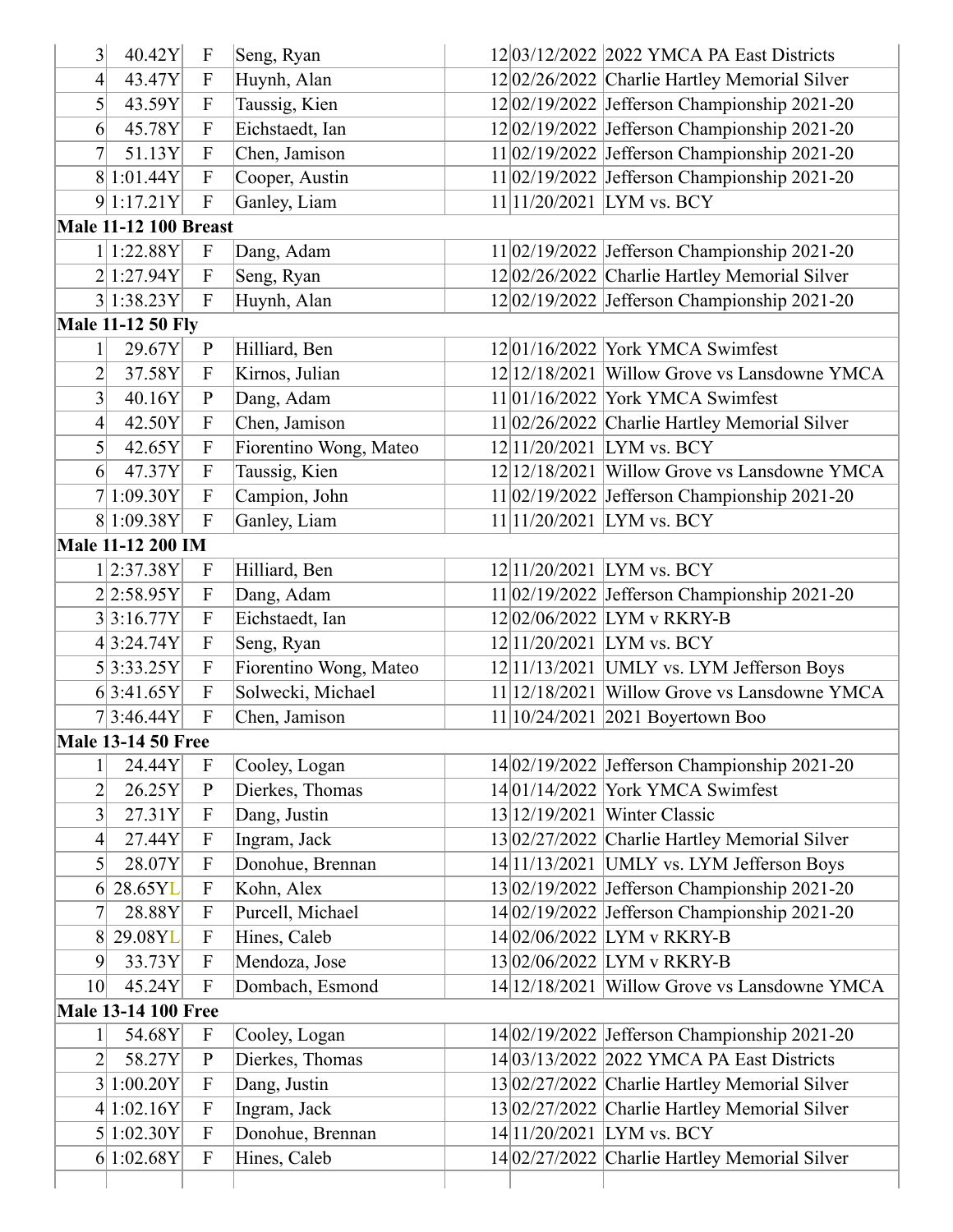| 7 1:05.37Y                   | $\mathbf F$               | Kohn, Alex       |                           | 13 02/19/2022 Jefferson Championship 2021-20   |
|------------------------------|---------------------------|------------------|---------------------------|------------------------------------------------|
| 8 1:05.67Y                   | $\mathbf{F}$              | Purcell, Michael |                           | 14 02/06/2022 LYM v RKRY-B                     |
| 9 1:17.88Y                   | $\overline{F}$            | Mendoza, Jose    |                           | 1302/06/2022 LYM v RKRY-B                      |
| <b>Male 13-14 200 Free</b>   |                           |                  |                           |                                                |
| 1 2:02.36Y                   | $\mathbf{F}$              | Cooley, Logan    |                           | 14 02/19/2022 Jefferson Championship 2021-20   |
| 2 2:13.13Y                   | $\mathbf{P}$              | Dierkes, Thomas  |                           | 14 01/15/2022 York YMCA Swimfest               |
| 3 2:13.40Y                   | $\mathbf{F}$              | Hines, Caleb     |                           | 14 02/27/2022 Charlie Hartley Memorial Silver  |
| 4 2:16.43Y                   | $\mathbf{P}$              | Dang, Justin     |                           | 13 01/15/2022 York YMCA Swimfest               |
| 5 2:19.22Y                   | $\mathbf{F}$              | Donohue, Brennan |                           | 14 12/18/2021 Willow Grove vs Lansdowne YMCA   |
| 6 2:23.86Y                   | $\overline{F}$            | Kohn, Alex       | 13 11/20/2021 LYM vs. BCY |                                                |
| 7 2:30.09Y                   | $\overline{F}$            | Purcell, Michael |                           | 14 02/19/2022 Jefferson Championship 2021-20   |
| <b>Male 13-14 50 Back</b>    |                           |                  |                           |                                                |
| 30.40YL                      | $\mathbf{F}$              | Cooley, Logan    |                           | 14 02/19/2022 Jefferson Championship 2021-20   |
| 2 33.21YL                    | $\boldsymbol{\mathrm{F}}$ | Kohn, Alex       |                           | 1302/06/2022 LYM v RKRY-B                      |
| 3 39.59YL                    | $\overline{F}$            | Purcell, Michael |                           | 14 12/18/2021 Willow Grove vs Lansdowne YMCA   |
| <b>Male 13-14 100 Back</b>   |                           |                  |                           |                                                |
| 1 1:06.59Y                   | $\mathbf{F}$              | Cooley, Logan    |                           | $14 11/13/2021$ UMLY vs. LYM Jefferson Boys    |
| 2 1:12.43Y                   | $\mathbf{F}$              | Kohn, Alex       |                           | $13 02/19/2022$ Jefferson Championship 2021-20 |
| 3 1:14.72Y                   | $\overline{F}$            | Ingram, Jack     |                           | $13 02/19/2022$ Jefferson Championship 2021-20 |
| 4 1:15.61Y                   | $\overline{F}$            | Hines, Caleb     |                           | 14 02/06/2022 LYM v RKRY-B                     |
| 5 1:16.35Y                   | $\mathbf{F}$              | Dang, Justin     | 13 11/20/2021 LYM vs. BCY |                                                |
| 6 1:21.17Y                   | F                         | Donohue, Brennan |                           | 14 11/13/2021   UMLY vs. LYM Jefferson Boys    |
| 7 1:23.27Y                   | $\overline{F}$            | Purcell, Michael |                           | $14 11/13/2021$ UMLY vs. LYM Jefferson Boys    |
| 8 2:03.06Y                   | $\overline{F}$            | Dombach, Esmond  |                           | 14 12/18/2021 Willow Grove vs Lansdowne YMCA   |
| <b>Male 13-14 100 Breast</b> |                           |                  |                           |                                                |
| 1 1:11.63Y                   | $\mathbf{P}$              | Dang, Justin     |                           | 13 01/16/2022 York YMCA Swimfest               |
| 2 1:20.83Y                   | $\overline{F}$            | Hines, Caleb     |                           | 14 02/27/2022 Charlie Hartley Memorial Silver  |
| 3 1:21.42Y                   | $\overline{F}$            | Dierkes, Thomas  |                           | 14 02/06/2022 LYM v RKRY-B                     |
| 4 1:21.65Y                   | $\mathbf{F}$              | Donohue, Brennan |                           | 14 11/20/2021 LYM vs. BCY                      |
| 5 1:29.84Y                   | $\mathbf{F}$              | Kohn, Alex       |                           | 13 12/18/2021 Willow Grove vs Lansdowne YMCA   |
| <b>Male 13-14 200 Breast</b> |                           |                  |                           |                                                |
| $1 2:35.72Y $ F              |                           | Dang, Justin     |                           | 13 01/15/2022 York YMCA Swimfest               |
| <b>Male 13-14 100 Fly</b>    |                           |                  |                           |                                                |
| 1 1:06.87Y                   | $\mathbf F$               | Dierkes, Thomas  |                           | 14 03/12/2022 2022 YMCA PA East Districts      |
| 2 1:08.35Y                   | $\mathbf{F}$              | Dang, Justin     |                           | 13 02/27/2022 Charlie Hartley Memorial Silver  |
| 3 1:10.02Y                   | F                         | Hines, Caleb     |                           | 14 03/12/2022 2022 YMCA PA East Districts      |
| <b>Male 13-14 200 IM</b>     |                           |                  |                           |                                                |
| 1 2:30.14Y                   | $\mathbf F$               | Dierkes, Thomas  |                           | 14 03/12/2022 2022 YMCA PA East Districts      |
| 2 2:30.96Y                   | $\overline{F}$            | Dang, Justin     | 13 11/20/2021 LYM vs. BCY |                                                |
| 3 2:42.31Y                   | $\mathbf F$               | Hines, Caleb     |                           | 14 11/13/2021   UMLY vs. LYM Jefferson Boys    |
| 4 2:46.16Y                   | $\mathbf{F}$              | Kohn, Alex       |                           | 13 12/18/2021   Willow Grove vs Lansdowne YMCA |
| Male 13-14 400 IM            |                           |                  |                           |                                                |
| 1 5:15.78Y                   | $\mathbf F$               | Dang, Justin     |                           | 13 02/27/2022 Charlie Hartley Memorial Silver  |
| Male 15 & Over 50 Free       |                           |                  |                           |                                                |
|                              |                           |                  |                           | 15 01/14/2022 York YMCA Swimfest               |
| 22.47Y                       | $\mathbf{P}$              | Hilliard, Finn   |                           |                                                |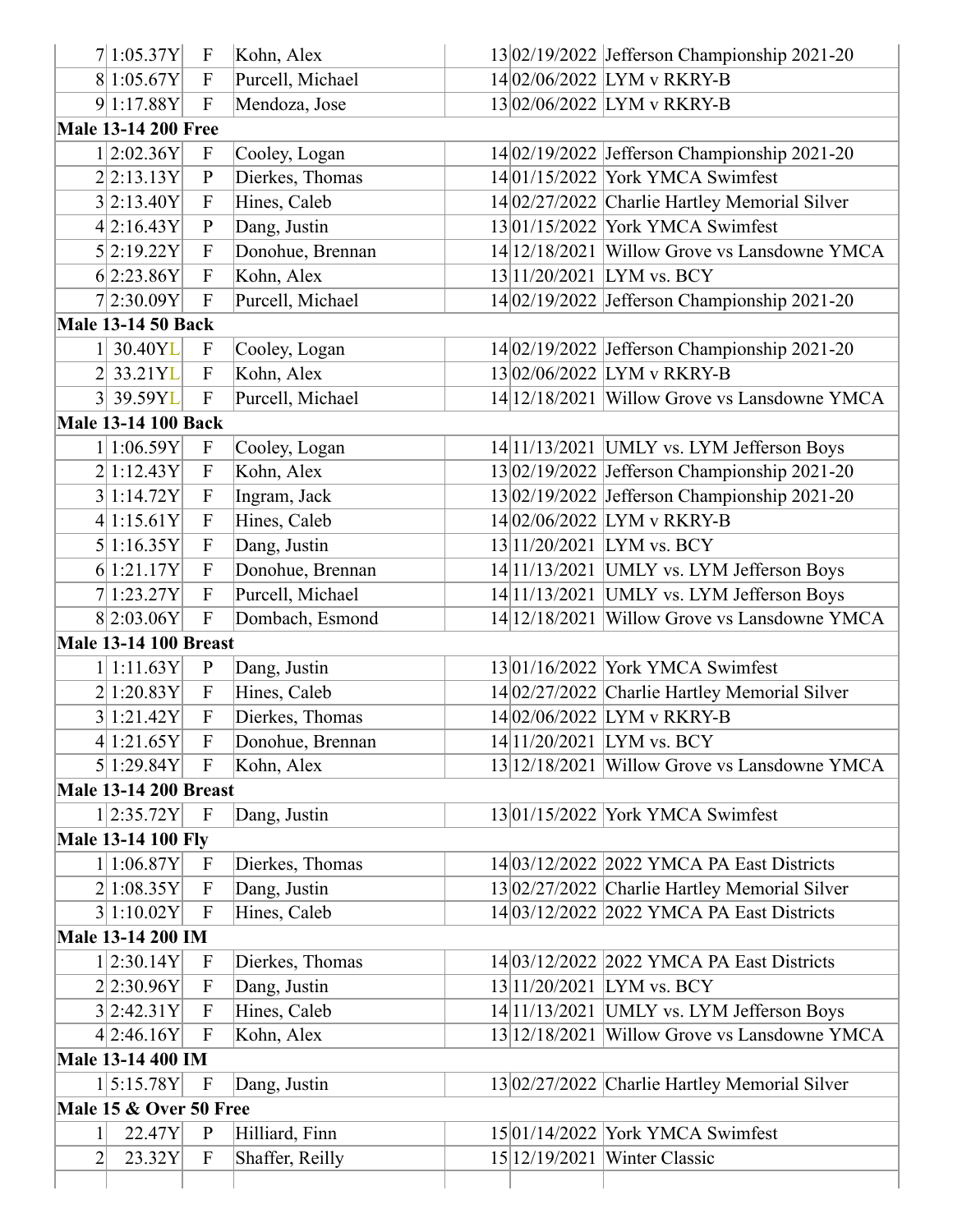| 3                        | 23.39Y                  | $\mathbf{F}$              | Green, Brock     | 15 11/20/2021 LYM vs. BCY                      |
|--------------------------|-------------------------|---------------------------|------------------|------------------------------------------------|
| 4                        | 23.42Y                  | $\mathbf{F}$              | Travers, Jeffrey | 17 12/14/2021 Verified High School Meets -2021 |
| $5\vert$                 | 23.57Y                  | $\boldsymbol{\mathrm{F}}$ | Travers, Joshua  | 15 12/19/2021   Winter Classic                 |
| 6                        | 23.70Y                  | ${\bf F}$                 | Kohn, Eddie      | 15 11/20/2021 LYM vs. BCY                      |
| 7                        | 23.95Y                  | $\, {\bf p}$              | Olmstead, Luke   | 17 01/14/2022 York YMCA Swimfest               |
| 8                        | 25.01Y                  | F                         | Menasion, Miles  | 17 11/13/2021   UMLY vs. LYM Jefferson Boys    |
| 9                        | 27.90Y                  | $\mathbf{F}$              | Kalish, Hayden   | 16 11/13/2021   UMLY vs. LYM Jefferson Boys    |
| 10 <sup>l</sup>          | 30.32Y                  | $\overline{F}$            | Ahmed, Haseen    | 15 11/13/2021 UMLY vs. LYM Jefferson Boys      |
|                          | Male 15 & Over 100 Free |                           |                  |                                                |
| $1\vert$                 | 49.37Y                  | $\mathbf{F}$              | Hilliard, Finn   | 15 12/19/2021   Winter Classic                 |
| $\overline{2}$           | 51.82Y                  | $\mathbf{F}$              | Kohn, Eddie      | 15 12/18/2021 Willow Grove vs Lansdowne YMCA   |
| $3\vert$                 | 51.94Y                  | ${\bf P}$                 | Shaffer, Reilly  | 15 01/16/2022 York YMCA Swimfest               |
| 4                        | 52.33Y                  | $\boldsymbol{\mathrm{F}}$ | Green, Brock     | 15 11/13/2021   UMLY vs. LYM Jefferson Boys    |
| $\mathsf{S}\vert$        | 52.74Y                  | $\boldsymbol{\mathrm{F}}$ | Travers, Joshua  | 15 12/19/2021   Winter Classic                 |
| 6 <sup>1</sup>           | 53.76Y                  | $\mathbf{P}$              | Travers, Jeffrey | $17 01/16/2022$ York YMCA Swimfest             |
| $\overline{\mathcal{U}}$ | 56.78Y                  | $\boldsymbol{\mathrm{F}}$ | Megow, Reagan    | 16 02/19/2022 Jefferson Championship 2021-20   |
|                          | 8 1:00.79Y              | $\overline{F}$            | Kalish, Hayden   | 16 02/19/2022 Jefferson Championship 2021-20   |
|                          | 9 1:13.30Y              | $\mathbf F$               | Ahmed, Haseen    | 15 11/20/2021 LYM vs. BCY                      |
|                          | Male 15 & Over 200 Free |                           |                  |                                                |
|                          | 1 1:47.90Y              | $\mathbf F$               | Hilliard, Finn   | 15 01/15/2022 York YMCA Swimfest               |
|                          | 2 1:53.06Y              | ${\bf P}$                 | Shaffer, Reilly  | 15 01/15/2022 York YMCA Swimfest               |
|                          | 3 1:57.11Y              | $\boldsymbol{\mathrm{F}}$ | Olmstead, Luke   | 17 11/20/2021 LYM vs. BCY                      |
|                          | 4 1:57.39Y              | $\mathbf{F}$              | Travers, Joshua  | 1502/06/2022 LYM v RKRY-B                      |
|                          | 5 1:58.27Y              | $\boldsymbol{\mathrm{F}}$ | Menasion, Miles  | 17 12/18/2021 Willow Grove vs Lansdowne YMCA   |
|                          | 6 2:09.71Y              | $\mathbf{F}$              | Megow, Reagan    | 1602/06/2022 LYM v RKRY-B                      |
|                          | 7 2:19.20Y              | $\mathbf{F}$              | Kalish, Hayden   | 16 11/20/2021 LYM vs. BCY                      |
|                          | Male 15 & Over 500 Free |                           |                  |                                                |
|                          | 1 5:06.37Y              | $\rm F$                   | Hilliard, Finn   | $15 11/13/2021$ UMLY vs. LYM Jefferson Boys    |
|                          | 2 5:18.82Y              | $\boldsymbol{\mathrm{F}}$ | Olmstead, Luke   | 17 02/19/2022 Jefferson Championship 2021-20   |
|                          | 3 5:19.59Y              | $\mathbf F$               | Travers, Joshua  | 15 02/06/2022 LYM v RKRY-B                     |
|                          | 4 5:20.05Y              | $\boldsymbol{\mathrm{F}}$ | Menasion, Miles  | 17 02/06/2022 LYM v RKRY-B                     |
|                          | 5 5:31.41Y              | $\boldsymbol{\mathrm{F}}$ | Shaffer, Reilly  | 15 12/18/2021 Willow Grove vs Lansdowne YMCA   |
|                          | 6 6:08.35Y              | $\mathbf{F}$              | Megow, Reagan    | $16 11/13/2021$ UMLY vs. LYM Jefferson Boys    |
|                          | 7 6:26.96Y              | $\mathbf{F}$              | Kalish, Hayden   | 16 12/18/2021 Willow Grove vs Lansdowne YMCA   |
|                          | Male 15 & Over 50 Back  |                           |                  |                                                |
|                          | 1 26.15YL               | $\boldsymbol{\mathrm{F}}$ | Olmstead, Luke   | 17 12/18/2021 Willow Grove vs Lansdowne YMCA   |
|                          | 2 26.75YL               | $\mathbf{F}$              | Kohn, Eddie      | 15 11/20/2021 LYM vs. BCY                      |
|                          | 3 29.41YL               | $\mathbf F$               | Travers, Jeffrey | 17 02/19/2022 Jefferson Championship 2021-20   |
|                          | Male 15 & Over 100 Back |                           |                  |                                                |
|                          | 55.08Y                  | $\mathbf{F}$              | Olmstead, Luke   | 17 02/27/2022 Verified High School Meets -2021 |
| $\overline{2}$           | 55.52Y                  | $\boldsymbol{\mathrm{F}}$ | Hilliard, Finn   | 15 12/19/2021   Winter Classic                 |
| $3\vert$                 | 57.08Y                  | F                         | Kohn, Eddie      | 16 02/26/2022 Verified High School Meets -2021 |
|                          | 4 1:00.03Y              | F                         | Green, Brock     | 15 11/20/2021 LYM vs. BCY                      |
|                          | 5 1:00.25Y              | ${\bf P}$                 | Shaffer, Reilly  | 15 01/15/2022 York YMCA Swimfest               |
|                          | 6 1:01.70Y              | $\mathbf{P}$              | Travers, Joshua  | 15 01/15/2022 York YMCA Swimfest               |
|                          |                         |                           |                  |                                                |
|                          | 7 1:01.84Y              | $\mathbf{F}$              | Travers, Jeffrey | 17 02/19/2022 Jefferson Championship 2021-20   |